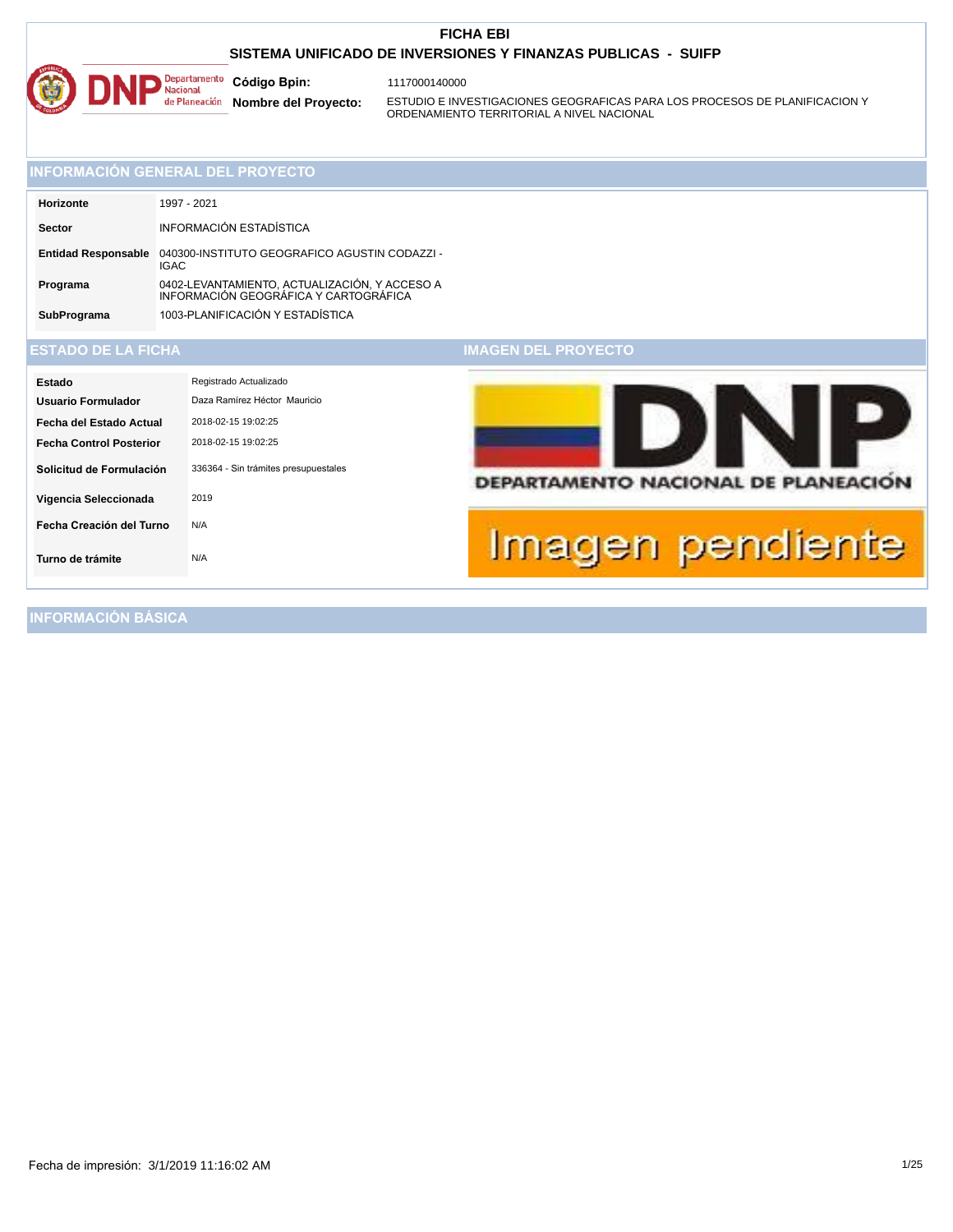#### **SISTEMA UNIFICADO DE INVERSIONES Y FINANZAS PUBLICAS - SUIFP**



1117000140000

**Nombre del Proyecto:** 

ESTUDIO E INVESTIGACIONES GEOGRAFICAS PARA LOS PROCESOS DE PLANIFICACION Y ORDENAMIENTO TERRITORIAL A NIVEL NACIONAL

#### **Objetivo**

1. REALIZAR ESTUDIOS, INVESTIGACIONES Y ASESORÍAS SOBRE LA DISTRIBUCIÓN, ORGANIZACIÓN Y DINÁMICA DEL ESPACIO GEOGRÁFICO DEL PAÍS CONSIDERANDO SUS CARACTERÍSTICAS FÍSICAS, ECONÓMICAS, HUMANAS, SOCIALES Y CULTURALES, COMO TAMBIÚN SUS INTERRELACIONES Y LA PRODUCCIÓN DE SU CARTOGRAFÍA TEMÁTICA. 2. PRESTAR ASISTENCIA TÚCNICA A LAS ENTIDADES DEL ESTADO SOBRE EL USO Y LAS FUENTES DE INFORMACIÓN GEOGRÁFICA, ASÍ COMO SOBRE LAS METODOLOGÍAS DESARROLLADAS COMO APOYO A LOS PROCESOS DE ORDENAMIENTO Y PLANIFICACIÓN INTEGRAL DEL DESARROLLO TERRITORIAL. 3. DESARROLLAR INVESTIGACIONES Y ADAPTAR METODOLOGÍAS EN ORDENAMIENTO TERRITORIAL Y PLANIFICACIÓN INTEGRAL DEL DESARROLLO APLICABLES AL PAÍS, SUS REGIONES Y ENTIDADES TERRITORIALES. 4. DESARROLLAR INVESTIGACIONES, METODOLOGÍAS Y APLICACIONES PARA LA PRODUCCIÓN Y TRANSICIÓN DE INFORMACIÓN GEOGRÁFICA DIGITAL CON EL FIN DE FACILITAR SU ALMACENAMIENTO, INTEGRACIÓN, ANÁLISIS, ACTUALIZACIÓN Y DIFUSIÓN. 5. LLEVAR A CABO LAS OPERACIONES DE DESLINDE Y AMOJONAMIENTO DE LAS ENTIDADES TERRITORIALES Y APOYAR LA ACTUALIZACIÓN DEL MAPA OFICIAL DE LA REPÚBLICA DE COLOMBIA. 6. PARTICIPAR CONJUNTAMENTE CON LAS AUTORIDADES COMPETENTES EN LA EVALUACIÓN TÚCNICA DE EXPEDIENTES DE TITULACIÓN Y EN LA DETERMINACIÓN DE LIMITES DE TIERRAS DE COMUNIDADES NEGRAS. 7. PARTICIPAR CONJUNTAMENTE CON LAS ENTIDADES COMPETENTES EN LA DEFINICIÓN DE DIRECTRICES DE DESARROLLO INTEGRAL DEL PAÍS, QUE CONSIDEREN LA GEOGRAFÍA DEL TERRITORIO Y LA PARTICIPACIÓN CIUDADANA. 8. PROMOVER LA INTEGRACIÓN NACIONAL E INTERNACIONAL PARA EL AVANCE Y LA DIFUSIÓN DE LA GEOGRAFÍA. 9. APOYAR LAS POLÍTICAS, ESTÁNDARES, ORGANIZACIONES Y RECURSOS TECNOLÓGICOS QUE FACILITEN LA PRODUCCIÓN DE UNA INFRAESTRUCTURA DE DATOS ESPACIALES A NIVEL NACIONAL. ESPECÍFICOS: 1. PRODUCIR INFORMACIÓN GEOGRÁFICA QUE PERMITA CONOCER Y DIMENSIONAR PROBLEMÁTICAS ACTUALES Y FUTURAS, PARA PLANTEAR SOLUCIONES REALES FRENTE A LA DISPONIBILIDAD Y DISTRIBUCIÓN DE LOS RECURSOS NATURALES, ECONÓMICOS, HUMANOS Y DE INFRAESTRUCTURA PARA EL DESARROLLO DE SERVICIOS Y EL DESARROLLO INSTITUCIONAL, ENTRE OTROS. 2. REALIZAR INVESTIGACIONES EN ÁREAS PILOTO A NIVEL NACIONAL, REGIONAL Y LOCAL, QUE PERMITAN IDENTIFICAR METODOLOGÍAS PARA LA PRODUCCIÓN, PROCESAMIENTO Y DIVULGACIÓN DE INFORMACIÓN GEOGRÁFICA Y QUE ADEMÁS SIRVAN DE INSUMO A LOS PROCESOS DE ORDENAMIENTO TERRITORIAL Y PLANIFICACIÓN INTEGRAL DE DESARROLLO. 3. REALIZAR LA INVESTIGACIÓN TOPONÍMICA DEL PAÍS, ASÍ COMO PRODUCIR, ACTUALIZAR Y PUBLICAR EL ATLAS DE COLOMBIA, SUS DERIVADOS Y EL DICCIONARIO GEOGRÁFICO DE COLOMBIA. 4. DESARROLLAR Y APLICAR METODOLOGÍAS PARA EL ANÁLISIS DE LA ESTRUCTURA, FUNCIONAMIENTO Y ORGANIZACIÓN DE LOS ESPACIOS REGIONALES DEL PAÍS. 5. REALIZAR INVESTIGACIONES, EVENTOS DE TRANSFERENCIA DE CONOCIMIENTO Y PUBLICACIONES SOBRE LA HISTORIA, ESTADO ACTUAL Y FUTURO DE LA GEOGRAFÍA, SUS CONCEPTOS, MÚTODOS, TÚCNICAS, CAMPOS DE APLICACIÓN Y SU IMPORTANCIA EN LA TOMA DE DECISIONES. 6. ADELANTAR INVESTIGACIONES BÁSICAS Y APLICADAS PARA AJUSTAR LINEAMIENTOS METODOLÓGICOS QUE ORIENTEN LA OCUPACIÓN IDÓNEA DEL ESPACIO GEOGRÁFICO TENIENDO EN CONSIDERACIÓN SUS ASPECTOS SOCIOECONÓMICOS, FÍSICO-BIÓTICOS, POLÍTICOS Y CULTURALES ENTRE OTROS, COMO APOYO A LOS PROCESOS DE PLANIFICACIÓN INTEGRAL DEL DESARROLLO Y ORDENAMIENTO TERRITORIAL. 7. PROPONER MANEJOS ESTRATÚGICOS DEL TERRITORIO NACIONAL, CONJUNTAMENTE CON OTRAS AUTORIDADES COMPETENTES, CON BASE EN EL CONOCIMIENTO Y ANÁLISIS DE LA GEOGRAFÍA DEL PAÍS, EN LA CARTOGRAFÍA TEMÁTICA Y EN LAS TECNOLOGÍAS PARA EL PROCESAMIENTO DE INFORMACIÓN DIGITAL. 8. ASISTIR TÚCNICAMENTE A LAS ENTIDADES TERRITORIALES EN LOS PROCESOS DE PLANIFICACIÓN Y ORDENAMIENTO TERRITORIAL Y EN LA APLICACIÓN DEL ANÁLISIS GEOGRÁFICO Y CARTOGRÁFICO QUE PERMITAN EL RECONOCIMIENTO DE LAS POTENCIALIDADES Y LIMITANTES DE SU TERRITORIO. 9. DISEÑAR LINEAMIENTOS METODOLÓGICOS PARA LAS FASES DE SEGUIMIENTO, MONITOREO Y ACTUALIZACIÓN DE LOS PLANES DE ORDENAMIENTO TERRITORIAL. 10. LEVANTAR Y PROCESAR INFORMACIÓN NECESARIA PARA APOYAR LOS PROCESOS DE DESLINDE Y AMOJONAMIENTO DE LAS ENTIDADES TERRITORIALES, ASÍ COMO DE AQUELLOS LÍMITES EN CONFLICTO. 11. CONSOLIDAR LOS LINEAMIENTOS METODOLÓGICOS QUE PERMITAN ACLARAR LOS CONFLICTOS LIMÍTROFES IDENTIFICADOS EN EL PAÍS CON EL FIN DE ACTUALIZAR EL MAPA OFICIAL DE LA REPÚBLICA DE COLOMBIA, PERIÓDICAMENTE. 12. PROYECTAR LAS CERTIFICACIONES DE LIMITES DE LAS ENTIDADES TERRITORIALES, DE LA LOCALIZACIÓN DE LUGARES, SITIOS, ÁREAS Y LONGITUDES DENTRO DE LAS MISMAS; ASÍ COMO DE LAS LONGITUDES DE RIBERA DE LOS MUNICIPIOS RIBEREÑOS DEL RÍO MAGDALENA Y DE LAS ÁREAS DE EMBALSES Y CUENCAS DE LAS CENTRALES HIDROELÚCTRICAS. 13. APLICAR EL DECRETO NO. 1745 DEL 12 DE OCTUBRE DE 1995, QUE REGLAMENTA EL CAPITULO III DE LA LEY 70 DE 1993 SOBRE NEGRITUDES. 14. MANTENER ACTUALIZADA LA CARTOGRAFÍA TEMÁTICA DE LAS ÁREAS DE COMUNIDADES NEGRAS E INDÍGENAS EN CUMPLIMIENTO DEL DECRETO 1320 DE 1998. 15. EFECTUAR LA EVALUACIÓN TÚCNICA DE EXPEDIENTES DE TITULACIÓN, CONJUNTAMENTE CON LAS AUTORIDADES COMPETENTES Y DETERMINAR LOS LIMITES DE TIERRAS DE COMUNIDADES NEGRAS. 16. PRODUCIR Y DEFINIR ESTÁNDARES PARA LA GEORREFERENCIACIÓN DE INFORMACIÓN GEOGRÁFICA EN EL MARCO DE UNA INFRAESTRUCTURA DE DATOS ESPACIALES POR PARTE DE LAS ENTIDADES DEL NIVEL NACIONAL, REGIONAL Y LOCAL. 17. PROPORCIONAR PAUTAS A NIVEL NACIONAL QUE PERMITAN ORGANIZAR, CLASIFICAR Y SISTEMATIZAR LA INFORMACIÓN GEOGRÁFICA A NIVEL CENTRAL Y REGIONAL CON EL FIN DE QUE ESTA FLUYA OPORTUNAMENTE, CUMPLA CON ESTÁNDARES DE CALIDAD Y APOYE EFECTIVAMENTE LA TOMA DE DECISIONES. 18. DISEÑAR, ACTUALIZAR Y MANTENER EL SISTEMA DE INFORMACIÓN DE LÍMITES DE LAS ENTIDADES TERRITORIALES. 19. DISEÑAR SISTEMAS DE INFORMACIÓN GEOGRÁFICA PARA LA GESTIÓN Y PLANIFICACIÓN INTEGRAL DEL DESARROLLO Y EL ORDENAMIENTO TERRITORIAL. 20. DISEÑAR E IMPLEMENTAR METADATOS, BASES DE DATOS DIGITALES, TOPÓNIMOS Y SISTEMAS DE CONSULTA PARA INTERNET QUE APOYEN LA DIFUSIÓN DE INFORMACIÓN GEOGRÁFICA, LOS PROCESOS DE ORDENAMIENTO TERRITORIAL Y LA PLANIFICACIÓN INTEGRAL DEL TERRITORIO.

#### **Problema**

EN EL PAÍS NO EXISTE LA INFORMACIÓN Y EL CONOCIMIENTO GEOGRÁFICO PRECISO, SUFICIENTE Y ACTUALIZADO, EL CUAL REQUIERE UN MODERNO ENFOQUE DE LA PLANIFICACIÓN DEL DESARROLLO; ES DECIR UN ENFOQUE INTEGRAL, TERRITORIAL, SOSTENIBLE PROSPECTIVO, PARTICIPATIVO Y EQUITATIVO QUE PERMITA ORIENTAR LA INVERSIÓN PÚBLICA EN TODO EL TERRITORIO.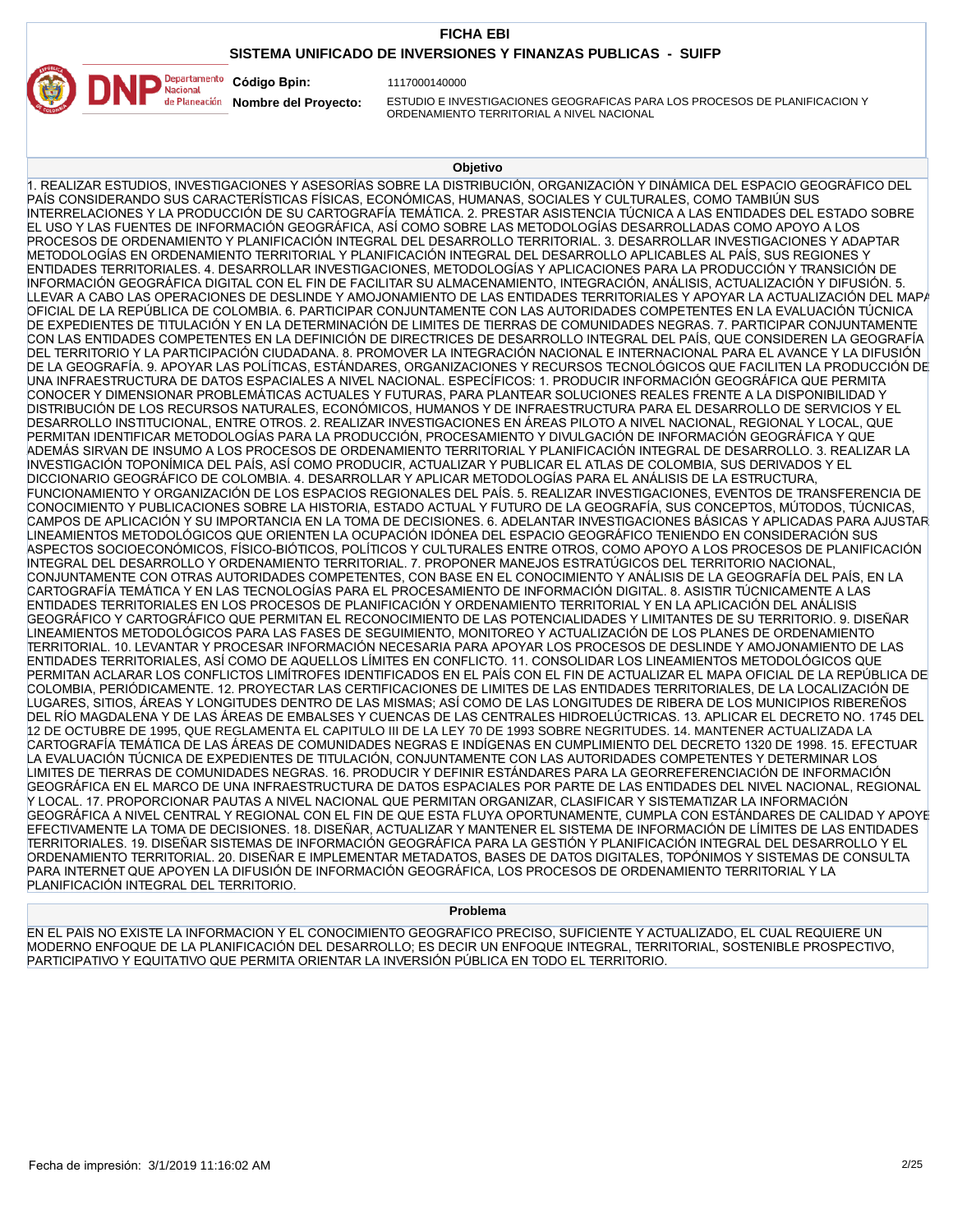## **SISTEMA UNIFICADO DE INVERSIONES Y FINANZAS PUBLICAS - SUIFP**



1117000140000

**Nombre del Proyecto:** 

ESTUDIO E INVESTIGACIONES GEOGRAFICAS PARA LOS PROCESOS DE PLANIFICACION Y ORDENAMIENTO TERRITORIAL A NIVEL NACIONAL

#### **Descripción**

LA ELABORACIÓN DE LA GEOGRAFÍA DEL PAÍS ES UNA FUNCIÓN OTORGADA AL IGAC DESDE LA CONSTITUCIÓN NACIONAL Y CON FUNDAMENTO LAS LEYES QUE CUBREN LOS TEMAS DE ORDENAMIENTO TERRITORIAL Y EN LA DEFINICIÓN DE LIMITES DE LAS ENTIDADES TERRITORIALES. LA DINÁMICA SOCIAL Y CULTURAL DEL PAÍS, LOS REQUERIMIENTOS EN EL ÁMBITO POLÍTICO Y ADMINISTRATIVO EN DIFERENTES NIVELES, EXIGEN A LA ENTIDAD MANTENER INFORMACIÓN GEOGRÁFICA ACTUALIZADA Y SISTEMATIZADA ACORDE CON LA REALIDAD NACIONAL. DE MANERA PARTICULAR EXIGE LA OPORTUNIDAD EN SU ENTREGA COMO SOPORTE PARA LA TOMA DE DECISIONES PARA EL DESARROLLO TERRITORIAL. EL IGAC DEBE ASESORAR AL GOBIERNO NACIONAL Y A LAS COMISIONES ESPECIALES DE SEGUIMIENTO AL PROCESO DE DESCENTRALIZACIÓN Y DE ORDENAMIENTO TERRITORIAL DEL SENADO DE LA REPÚBLICA Y DE LA CÁMARA DE REPRESENTANTES EN LA DEFINICIÓN DE POLÍTICAS Y DESARROLLOS LEGISLATIVOS RELATIVOS A LA ORGANIZACIÓN TERRITORIAL DEL ESTADO ASUMIENDO SU LABOR DE AUTORIDAD DESDE EL PUNTO DE VISTA METODOLÓGICO Y TÉCNICO Y COMO MIEMBRO DE LA COMISIÓN DE ORDENAMIENTO TERRITORIAL, COT, EN EL MARCO DE LAS NORMAS QUE RIGEN EL ORDENAMIENTO TERRITORIAL, LEY 1454 (28 JUNIO) 2011, LEY 388 /1997, OFRECIENDO LOS INSTRUMENTOS DE ASOCIATIVIDAD Y DE GESTIÓN QUE AMPLÍAN LAS POSIBILIDADES PARA EL ORDENAMIENTO TERRITORIAL EN LOS DIFERENTES NIVELES TERRITORIALES, CONSOLIDANDO UN SISTEMA MULTIESCALAR DE PLANEACIÓN Y ORDENAMIENTO TERRITORIAL EN COLOMBIA. EL IGAC PARTICIPA EN LA MATERIALIZACIÓN Y REPRESENTACIÓN CARTOGRÁFICA DE LOS LÍMITES DE ENTIDADES TERRITORIALES DEPARTAMENTALES Y MUNICIPALES, EMITE CONCEPTOS TÉCNICOS Y ATIENDE CONSULTAS PARA CONTRIBUIR A LA SOLUCIÓN DE CONFLICTOS EN ESTA TEMÁTICA.

#### **BENEFICIARIOS Y LOCALIZACIÓN**

|                 |                 | Beneficiarios por Año |  |  |  |  |  |
|-----------------|-----------------|-----------------------|--|--|--|--|--|
| <b>Tipo</b>     | Vigencia        | Cantidad              |  |  |  |  |  |
| Personas        | 2010            | 8,400,000             |  |  |  |  |  |
|                 | 2011            | 8,500,000             |  |  |  |  |  |
|                 | 2012            | 8,500,000             |  |  |  |  |  |
|                 | 2013            | 8,500,000             |  |  |  |  |  |
|                 | 2014            | 8,500,000             |  |  |  |  |  |
|                 | 2015            | 8,500,000             |  |  |  |  |  |
|                 | 2016            | 8,500,000             |  |  |  |  |  |
|                 | 2017            | 8,500,000             |  |  |  |  |  |
|                 | 2018            | 8,500,000             |  |  |  |  |  |
|                 | 2019            | 8,500,000             |  |  |  |  |  |
|                 | 2020            | 8,500,000             |  |  |  |  |  |
|                 | 2021            | 8,500,000             |  |  |  |  |  |
| Localización    |                 |                       |  |  |  |  |  |
| Región          | Departamento    | <b>Municipio</b>      |  |  |  |  |  |
| <b>NACIONAL</b> | <b>NACIONAL</b> |                       |  |  |  |  |  |
|                 |                 |                       |  |  |  |  |  |

| <b>CRONOGRAMA Y ACTIVIDADES</b><br>Formato antes de Cadena de Valor |            |                                                                                                                |              |             |                     |
|---------------------------------------------------------------------|------------|----------------------------------------------------------------------------------------------------------------|--------------|-------------|---------------------|
| Etapa                                                               | Componente | <b>Actividad</b>                                                                                               | <b>Desde</b> | Hasta       | <b>Ruta Crítica</b> |
| Inversión                                                           | Estudios   | SISTEMA DE INFORMACIÓN GEOGRÁFICA PARA LA<br>PLANEACIÓN Y EL ORDENAMIENTO TERRITORIAL NACIONAL<br><b>SIGOT</b> | 2010-Mar-01  | 2015-Dec-31 | S                   |
|                                                                     |            | DESLINDE DE ENTIDADES TERRITORIALES                                                                            | 2010-Mar-01  | 2015-Dec-31 | N                   |
|                                                                     |            | CONSULTAS Y ASESORIAS EN LIMITES Y APOYO MAPA OFICIAL                                                          | 2010-Mar-01  | 2015-Dec-31 | N                   |
|                                                                     |            | APOYO AL DESARROLLO DE LA LEY 70/93 SOBRE<br>COMUNIDADES NEGRAS                                                | 2010-Mar-01  | 2015-Dec-31 | S                   |
|                                                                     |            | ELABORACIÓN DE MAPAS TURÍSTICOS Y TEMÁTICOS                                                                    | 2010-Mar-01  | 2015-Dec-31 | N                   |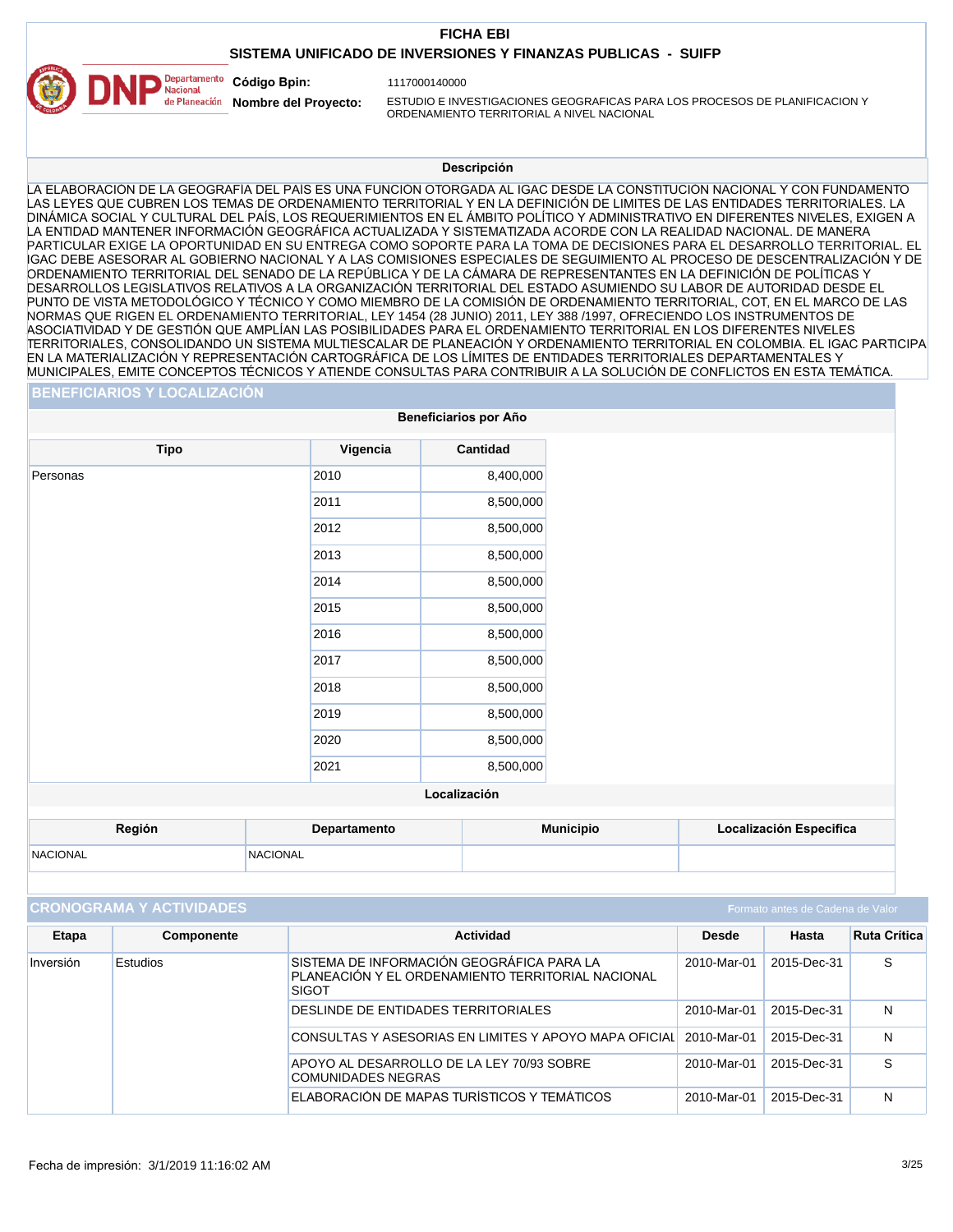

1117000140000

**Nombre del Proyecto:** 

ESTUDIO E INVESTIGACIONES GEOGRAFICAS PARA LOS PROCESOS DE PLANIFICACION Y ORDENAMIENTO TERRITORIAL A NIVEL NACIONAL

| Inversión | Estudios                                                                                        | ELABORACION Y ACTUALIZACION DE GEOGRAFIAS<br><b>DEPARTAMENTALES</b>                                                        | 2010-Mar-01 | 2015-Dec-31 | N |
|-----------|-------------------------------------------------------------------------------------------------|----------------------------------------------------------------------------------------------------------------------------|-------------|-------------|---|
|           |                                                                                                 | ELABORACIÓN DE GEOGRAFÍAS TEMÁTICAS                                                                                        | 2012-Mar-01 | 2015-Dec-31 | N |
|           |                                                                                                 | MANTENIMIENTO DE LA BASE NACIONAL DE NOMBRES<br><b>GEOGRÁFICOS</b>                                                         | 2012-Mar-01 | 2015-Dec-31 | N |
|           |                                                                                                 | ACTUALIZACIÓN CONTINUA DEL ATLAS DE COLOMBIA, ATLAS<br>TEMÁTICOS Y REGIONAI ES                                             | 2010-Mar-01 | 2015-Dec-31 | S |
|           |                                                                                                 | MANTENIMIENTO DE LA BASE NACIONAL DEL DICCIONARIO<br>GEOGRÁFICO DE COLOMBIA                                                | 2012-Mar-01 | 2015-Dec-31 | S |
|           |                                                                                                 | ELABORACION DE INVESTIGACIONES. ASESORIAS Y ANALISIS<br><b>GEOGRAFICOS</b>                                                 | 2010-Mar-01 | 2011-Dec-30 | N |
|           | ACTUALIZACION DICCIONARIO GEOGRAFICO                                                            | 2010-Mar-01                                                                                                                | 2011-Dec-30 | N           |   |
|           | PROMOCION Y AVANCE DE LA GEOGRAFIA                                                              | 2010-Mar-01                                                                                                                | 2011-Dec-30 | N           |   |
|           | APOYO A LOS PROCESOS DE ORDENAMIENTO TERRITORIAL Y<br>PLANIFICACION INTEGRAL DEL DESARROLLO     | 2010-Mar-01                                                                                                                | 2011-Dec-30 | N           |   |
|           |                                                                                                 | ELABORACIÓN DE LA GEOGRAFÍA DE LA POBLACIÓN                                                                                | 2010-Mar-01 | 2011-Dec-30 | N |
|           |                                                                                                 | APOYO AL DESARROLLO DEL SISTEMA MULTIESCALAR DE<br>ORDENAMIENTO TERRITORIAL                                                | 2013-Jan-02 | 2015-Dec-30 | N |
|           | APOYO A LA GESTIÓN DE INFORMACIÓN Y CONOCIMIENTO<br>GEOGRÁFICO PARA EL ORDENAMIENTO TERRITORIAL | 2013-Jan-02                                                                                                                | 2015-Dec-30 | N           |   |
|           |                                                                                                 | APOYO AL FORTALECIMIENTO INSTITUCIONAL Y LA<br>DIVULGACIÓN DEL CONOCIMIENTO GEOGRÁFICO PARA EL<br>ORDENAMIENTO TERRITORIAL | 2013-Jan-02 | 2015-Dec-30 | N |

#### **CADENA DE VALOR**

| Objetivo Especifico: ESTABLECER LOS LIMITES DEPARTAMENTALES Y MUNICIPALES DEL PAÍS             |                                                                  |                 |                      |                    |  |  |  |
|------------------------------------------------------------------------------------------------|------------------------------------------------------------------|-----------------|----------------------|--------------------|--|--|--|
| <b>Productos</b>                                                                               | Actividad                                                        | Ruta<br>Critica | <b>Fecha Inicial</b> | <b>Fecha Final</b> |  |  |  |
| Documentos de Deslinde y Territorios Indigenas<br><b>Meta Total: 11,0000</b><br>Unidad: Número | Elaboración de documentos de deslinde<br>Etapa: Inversión        | S               | 2017-Jan-26          | 2021-Dec-21        |  |  |  |
| Solicitudes de deslindes<br>Unidad: Porcentaje Meta Total: 100.0000                            | Elaboración de deslindes y<br>amojonamientos<br>Etapa: Inversión | S               | 2015-Apr-06          | 2016-Dec-21        |  |  |  |

**Objetivo Especifico:** PRODUCIR INFORMACIÓN GEOGRÁFICA QUE PERMITA CONOCER Y DIMENSIONAR PROBLEMÁTICAS ACTUALES Y FUTURAS.

| <b>Productos</b>                                                            | <b>Actividad</b>                                                          | Ruta<br><b>Critica</b> | Fecha Inicial | <b>Fecha Final</b> |
|-----------------------------------------------------------------------------|---------------------------------------------------------------------------|------------------------|---------------|--------------------|
| Actualización de estudios geográficos<br>Unidad: Número Meta Total: 51.0000 | Actualización de Estudios Geográficos<br>para el país<br>Etapa: Inversión |                        | 2016-Feb-08   | 2021-Dec-21        |
| Documentos de estudios geográficos<br>Unidad: Número Meta Total: 11.0000    | Elaboración de Estudios<br>Etapa: Inversión                               |                        | 2010-Mar-01   | 2016-Dec-21        |

#### **Objetivo Especifico:** PROMOVER Y APOYAR LA CONSTRUCCIÓN DE UN MODELO DE DESARROLLO REGIONAL NACIONAL, EN TORNO AL ANÁLISIS DE LAS CONDICIONES DE SU TERRITORIO Y LA FORMULACIÓN DE POLÍTICAS Y LINEAMIENTOS QUE ORIENTEN SU DESARROLLO.

| <b>Productos</b>                                                                                      | <b>Actividad</b>                                | Ruta<br>Critica | Fecha Inicial | <b>Fecha Final</b> |
|-------------------------------------------------------------------------------------------------------|-------------------------------------------------|-----------------|---------------|--------------------|
| Documento de metodologías de Ordenamiento territorial<br><b>Meta Total: 18,0000</b><br>Unidad: Número | Elaboración de Metodologías<br>Etapa: Inversión | N               | 2010-Mar-01   | 2021-Dec-21        |
| <b>I ESQUEMA FINANCIERO EN PESOS CORRIENTES</b>                                                       |                                                 |                 |               |                    |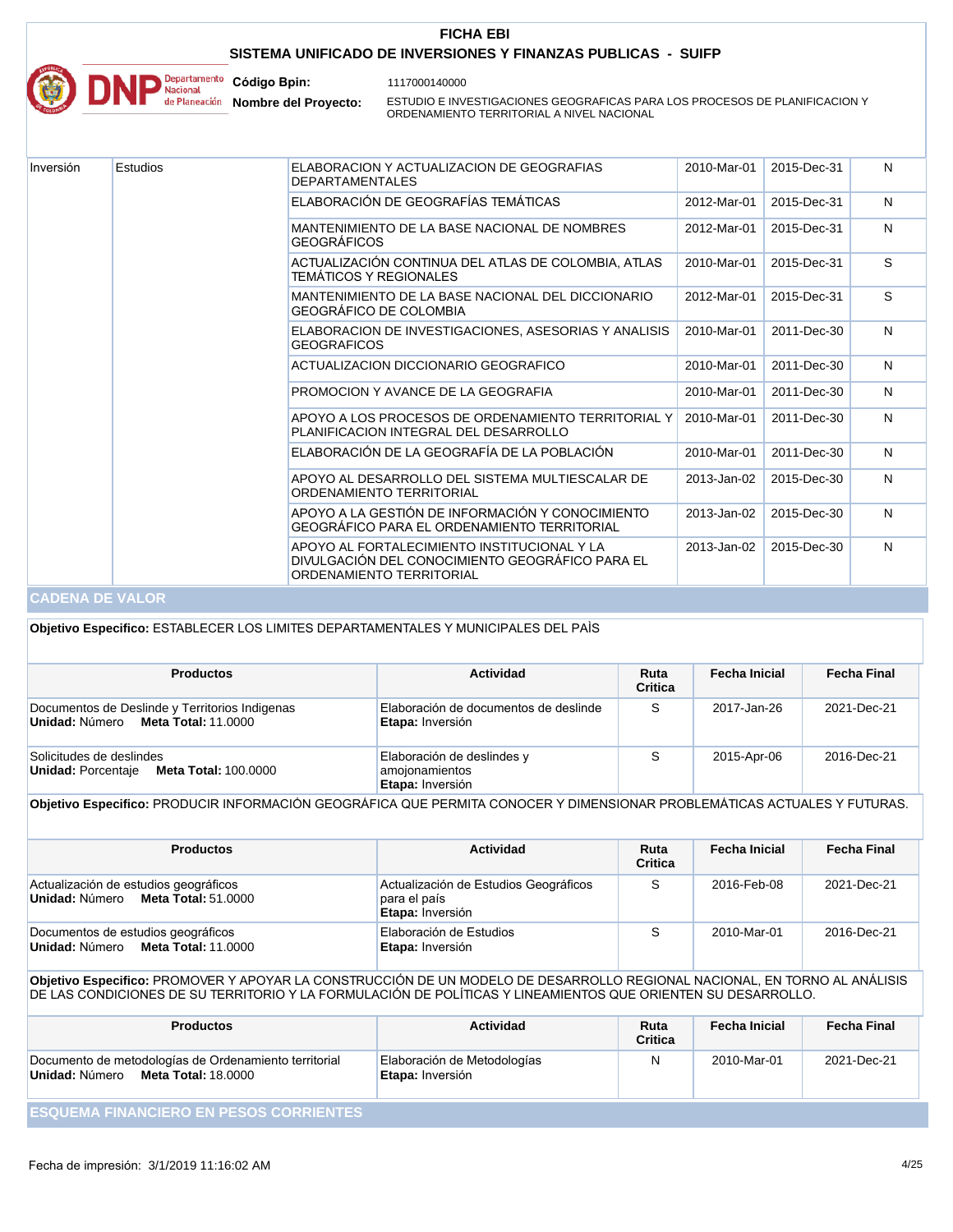

1117000140000

**Nombre del Proyecto:** 

**Código Bpin:**

ESTUDIO E INVESTIGACIONES GEOGRAFICAS PARA LOS PROCESOS DE PLANIFICACION Y ORDENAMIENTO TERRITORIAL A NIVEL NACIONAL

#### **Recursos por Fuentes de Financiación en la Vigencia 2019**

| <b>Tipo Entidad</b>                        | Entidad                                               | <b>Tipo Recurso</b> | Valor Solicitado | <b>Valor Vigente</b> |
|--------------------------------------------|-------------------------------------------------------|---------------------|------------------|----------------------|
| Entidades<br>Presupuesto<br>Nacional - PGN | 040300-INSTITUTO GEOGRAFICO AGUSTIN CODAZZI<br>- IGAC | <b>Nación</b>       | 4,272,400,000.00 | 0.00                 |
| Entidades<br>Presupuesto<br>Nacional - PGN | 040300-INSTITUTO GEOGRAFICO AGUSTIN CODAZZI<br>- IGAC | <b>Propios</b>      | 724,350,000.00   | 0.00                 |

#### **Resumen Financiero PGN**

|          | <b>Recursos Solicitados</b><br>Recursos Asignados* (Fuente de información del SIIF) |                       |                  |                  |                  |
|----------|-------------------------------------------------------------------------------------|-----------------------|------------------|------------------|------------------|
| Vigencia | <b>Recursos Solicitados</b>                                                         | <b>Otros Recursos</b> | <b>Total</b>     | <b>Inicial</b>   | Vigente          |
| 2008     | 250,000,000.00                                                                      | 0.00                  | 250,000,000.00   | 250,000,000.00   | 250,000,000.00   |
| 2009     | 631,000,000.00                                                                      | 0.00                  | 631,000,000.00   | 631,000,000.00   | 631,000,000.00   |
| 2010     | 672,000,000.00                                                                      | 0.00                  | 672,000,000.00   | 1,081,000,000.00 | 1,081,000,000.00 |
| 2011     | 851,000,000.00                                                                      | 0.00                  | 851,000,000.00   | 2,301,000,000.00 | 2,301,000,000.00 |
| 2012     | 2,116,000,000.00                                                                    | 0.00                  | 2,116,000,000.00 | 2,125,070,647.00 | 2,125,070,647.00 |
| 2013     | 1,565,000,000.00                                                                    | 0.00                  | 1,565,000,000.00 | 1,648,000,000.00 | 1,648,000,000.00 |
| 2014     | 1,390,000,000.00                                                                    | 0.00                  | 1,390,000,000.00 | 878,000,000.00   | 878,000,000.00   |
| 2015     | 3,752,000,000.00                                                                    | 0.00                  | 3,752,000,000.00 | 788,000,000.00   | 788,000,000.00   |
| 2016     | 778,000,000.00                                                                      | 0.00                  | 778,000,000.00   | 851,230,000.00   | 842,717,700.00   |
| 2017     | 1,322,171,168.00                                                                    | 0.00                  | 1,322,171,168.00 | 1,147,000,000.00 | 1,147,000,000.00 |
| 2018     | 4,913,400,000.00                                                                    | 0.00                  | 4,913,400,000.00 | 1,224,350,000.00 | 1,224,350,000.00 |
| 2019     | 4,996,750,000.00                                                                    | 0.00                  | 4,996,750,000.00 | 0.00             | 0.00             |
| 2020     | 5,080,100,000.00                                                                    | 0.00                  | 5,080,100,000.00 | 0.00             | 0.00             |
| 2021     | 5,163,450,000.00                                                                    | 0.00                  | 5,163,450,000.00 | 0.00             | 0.00             |

\*Fuente de información del SIIF – Sistema Integrado de Información Financiera de MinHacienda

#### **Detalle de Costos en Pesos Corrientes 2019**

|                                                                                       | Objetivo: PRODUCIR INFORMACIÓN GEOGRÁFICA QUE PERMITA CONOCER Y DIMENSIONAR PROBLEMÁTICAS ACTUALES Y FUTURAS. |                  |                |         |
|---------------------------------------------------------------------------------------|---------------------------------------------------------------------------------------------------------------|------------------|----------------|---------|
| <b>Productos</b>                                                                      | <b>Actividad</b>                                                                                              | Solicitado       | <b>Inicial</b> | Vigente |
| Actualización de estudios<br>geográficos<br>Unidad: Número<br>Meta Horizonte: 51,0000 | Actualización de Estudios<br>Geográficos para el país                                                         | 3,021,750,000.00 | 0.00           | 0.00    |
|                                                                                       | Total                                                                                                         | 3,021,750,000.00 | 0.00           | 0.00    |
|                                                                                       | Objetivo: ESTABLECER LOS LIMITES DEPARTAMENTALES Y MUNICIPALES DEL PAÍS                                       |                  |                |         |
| <b>Productos</b>                                                                      | <b>Actividad</b>                                                                                              | Solicitado       | <b>Inicial</b> | Vigente |
| Documentos de Deslinde y<br>Territorios Indigenas                                     | Elaboración de documentos de<br>deslinde                                                                      | 1,375,000,000.00 | 0.00           | 0.00    |
| Unidad: Número<br>Meta Horizonte: 11.0000                                             | Total                                                                                                         |                  |                | 0.00    |
|                                                                                       |                                                                                                               | 1,375,000,000.00 | 0.00           |         |
| Solicitudes de deslindes<br>Unidad: Porcentaje<br>Meta Horizonte: 100.0000            | Elaboración de deslindes y<br>amojonamientos                                                                  | 0.00             | 0.00           | 0.00    |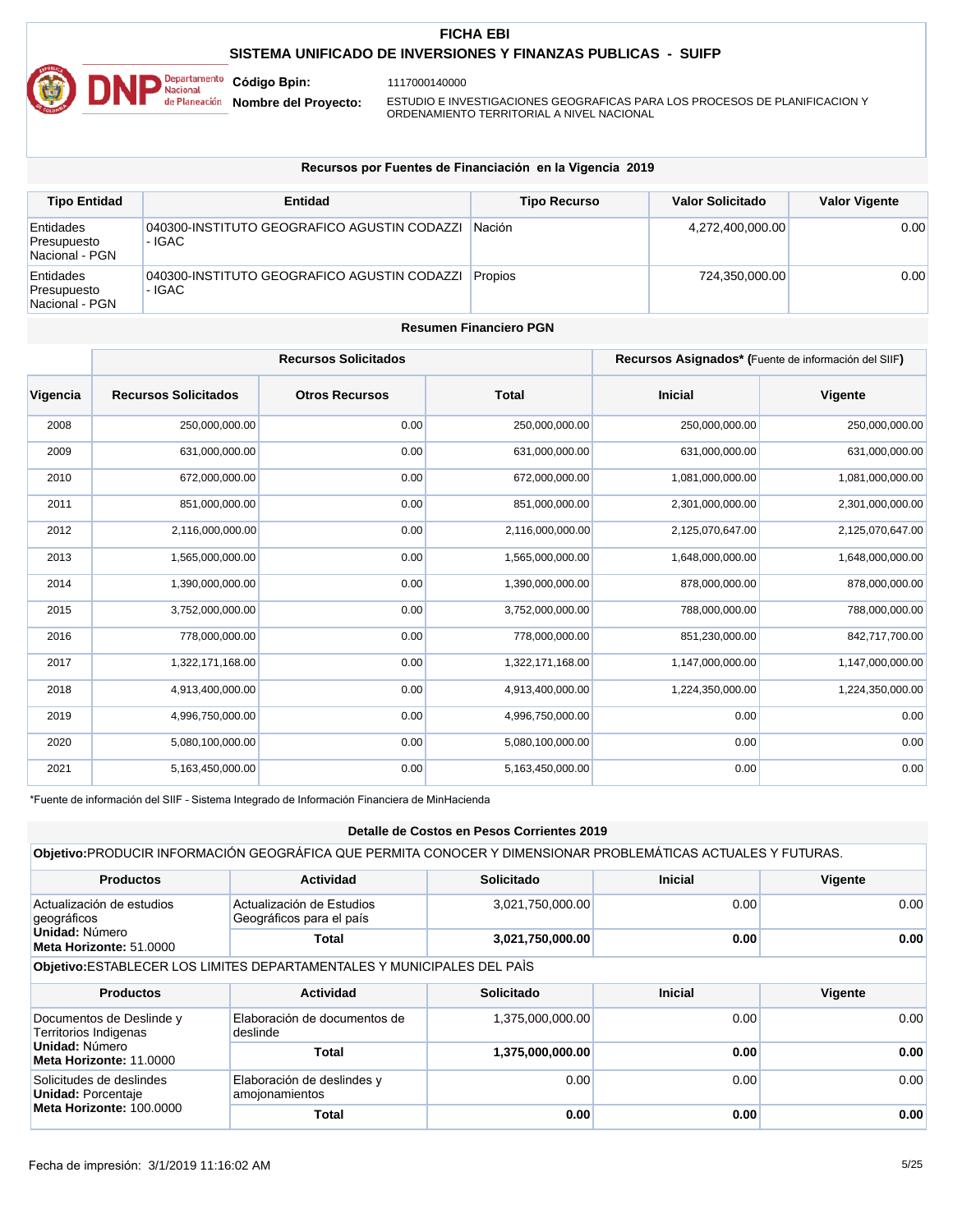

1117000140000

**Nombre del Proyecto:** 

ESTUDIO E INVESTIGACIONES GEOGRAFICAS PARA LOS PROCESOS DE PLANIFICACION Y ORDENAMIENTO TERRITORIAL A NIVEL NACIONAL

**Objetivo:**PROMOVER Y APOYAR LA CONSTRUCCIÓN DE UN MODELO DE DESARROLLO REGIONAL NACIONAL, EN TORNO AL ANÁLISIS DE LAS CONDICIONES DE SU TERRITORIO Y LA FORMULACIÓN DE POLÍTICAS Y LINEAMIENTOS QUE ORIENTEN SU DESARROLLO.

| <b>Productos</b>                                         | <b>Actividad</b>            | <b>Solicitado</b> | <b>Inicial</b> | Viaente           |
|----------------------------------------------------------|-----------------------------|-------------------|----------------|-------------------|
| Documento de metodologías de<br>Ordenamiento territorial | Elaboración de Metodologías | 600.000.000.00    | $0.00\vert$    | 0.00 <sub>l</sub> |
| Unidad: Número<br>Meta Horizonte: 18,0000                | Total                       | 600.000.000.00    | 0.00           | 0.00              |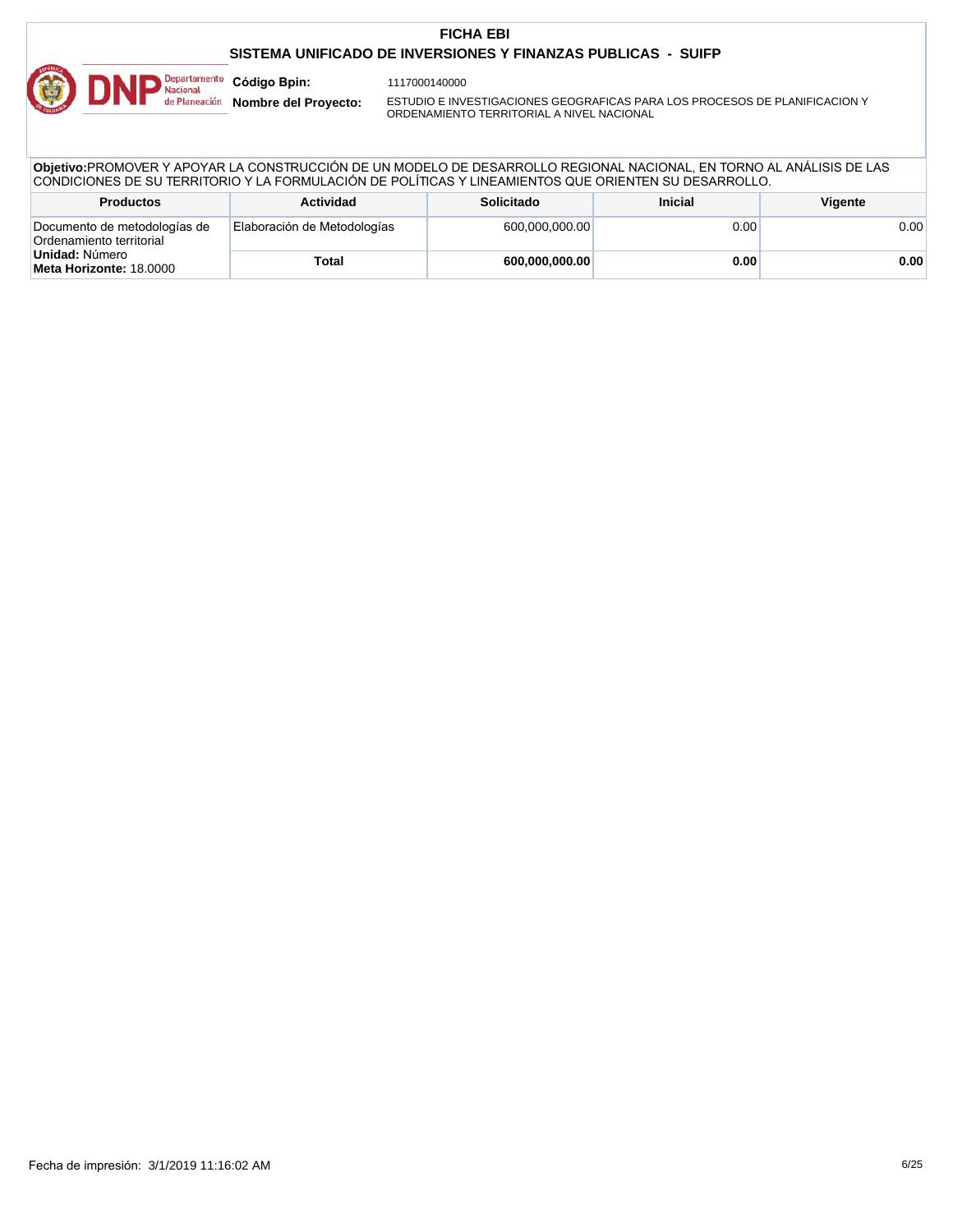

1117000140000

**Nombre del Proyecto:** 

**Código Bpin:**

ESTUDIO E INVESTIGACIONES GEOGRAFICAS PARA LOS PROCESOS DE PLANIFICACION Y ORDENAMIENTO TERRITORIAL A NIVEL NACIONAL

#### **Regionalización de Recursos en la Vigencia 2019**

|                                              | <b>Solicitado</b> |                | <b>Inicial</b>       |        |                | Vigente              |        |                |                      |
|----------------------------------------------|-------------------|----------------|----------------------|--------|----------------|----------------------|--------|----------------|----------------------|
| Departamento                                 | Nación            | <b>Propios</b> | <b>Otras Fuentes</b> | Nación | <b>Propios</b> | <b>Otras Fuentes</b> | Nación | <b>Propios</b> | <b>Otras Fuentes</b> |
| NO <sub>1</sub><br><b>REGIONALIZAB</b><br>LE | 4,272,400,000.00  | 724,350,000.00 | 0.00                 |        |                |                      |        |                |                      |
| Total                                        | 4,272,400,000.00  | 724,350,000.00 | 0.00                 |        |                |                      |        |                |                      |

## **INDICADORES**

**Ponderación de Indicadores Gestión Vs Productos para la Vigencia: 2019**

|                         | Ponderación |
|-------------------------|-------------|
| Indicadores de Producto | 50.00 %     |
| Indicadores de Gestión  | 50.00 %     |
| Total                   | 100.00 %    |

#### **Indicadores de Gestión - Meta Vigente**

| 1000G303 - Avance De La Programacion De Proyectos<br>2007<br>(impulsados, Apoyados, Finnaciados, Etc)<br>2008<br>Unidad de Medida: Porcentaje<br>2009<br>2010<br>2011<br>2012<br>2013<br>2014<br>2015<br>2016<br>2017<br>2018 | <b>Indicador</b> | Vigencia | <b>Meta Vigente</b> |
|-------------------------------------------------------------------------------------------------------------------------------------------------------------------------------------------------------------------------------|------------------|----------|---------------------|
|                                                                                                                                                                                                                               |                  |          | 0.0000              |
|                                                                                                                                                                                                                               |                  |          | 0.0000              |
|                                                                                                                                                                                                                               |                  |          | 0.0000              |
|                                                                                                                                                                                                                               |                  |          | 100.0000            |
|                                                                                                                                                                                                                               |                  |          | 100.0000            |
|                                                                                                                                                                                                                               |                  |          | 100.0000            |
|                                                                                                                                                                                                                               |                  |          | 100.0000            |
|                                                                                                                                                                                                                               |                  |          | 100.0000            |
|                                                                                                                                                                                                                               |                  |          | 100.0000            |
|                                                                                                                                                                                                                               |                  |          | 100.0000            |
|                                                                                                                                                                                                                               |                  |          | 100.0000            |
|                                                                                                                                                                                                                               |                  |          | 100.0000            |
|                                                                                                                                                                                                                               |                  | 2019     | 100.0000            |
| 2020                                                                                                                                                                                                                          |                  |          | 100.0000            |
| 2021                                                                                                                                                                                                                          |                  |          | 100.0000            |

**Indicadores de Producto - Meta Vigente**

| <b>Indicador</b>                                                                                      | Vigencia | <b>Meta Vigente</b> |
|-------------------------------------------------------------------------------------------------------|----------|---------------------|
| 1000P617 - Documentos Túcnicos Realizados Para<br>La Actualización Del Atlas De Colombia, Temáticos Y | 2010     | 1.0000              |
| Regionales<br>Unidad de Medida: Número<br>Meta Total: 1.00                                            | 2011     | 1.0000              |
|                                                                                                       | 2012     | 0.0000              |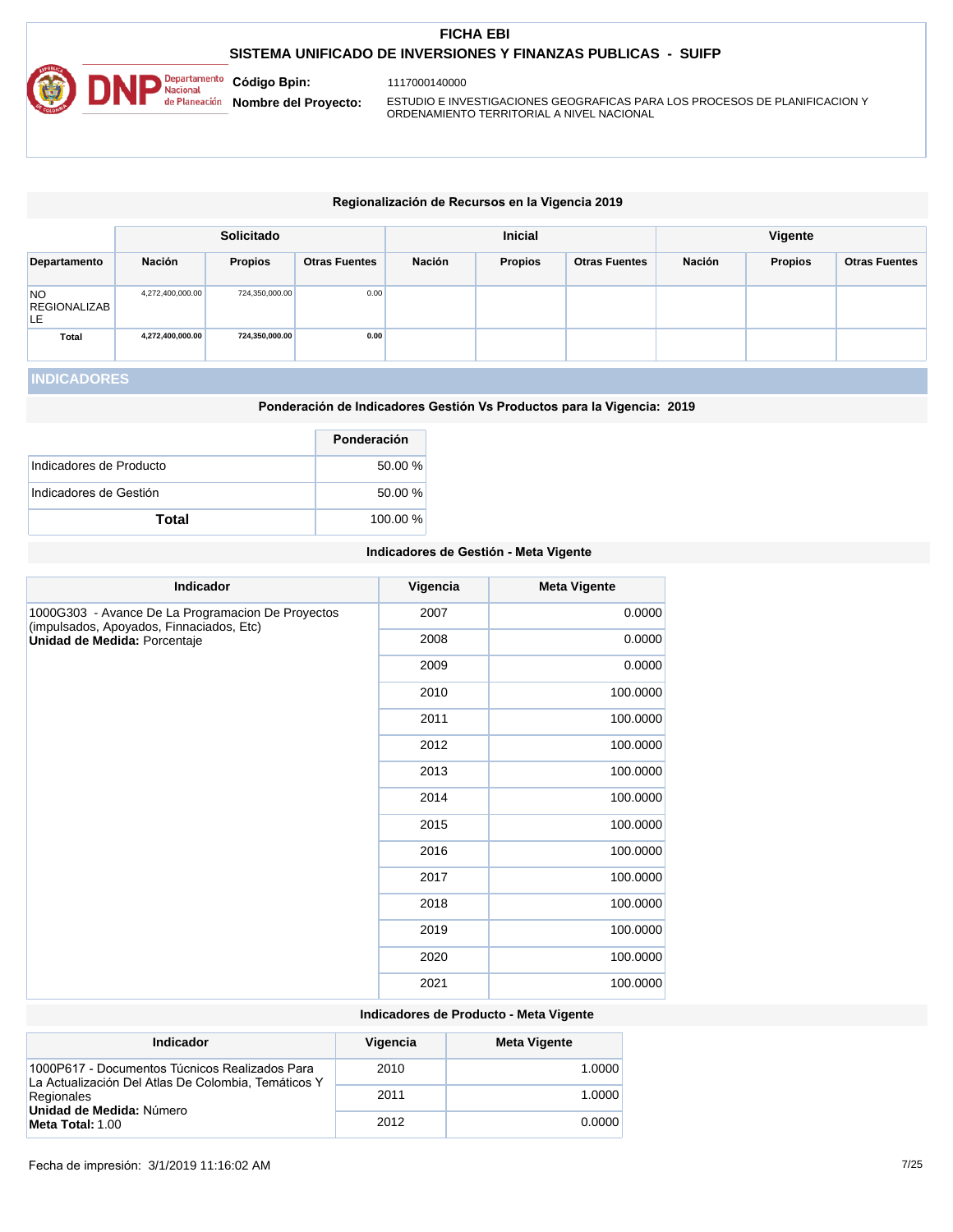

1117000140000

**Nombre del Proyecto:** 

ESTUDIO E INVESTIGACIONES GEOGRAFICAS PARA LOS PROCESOS DE PLANIFICACION Y ORDENAMIENTO TERRITORIAL A NIVEL NACIONAL

| 1000P617 - Documentos Túcnicos Realizados Para<br>Lo Antualización Del Atlan De Calembia, Temáticas V         | 2013 | 0.0000   |
|---------------------------------------------------------------------------------------------------------------|------|----------|
| 1000P619 - Investigaciones, Asesorías Y Análisis<br>Geográficos Realizados                                    | 2010 | 1.0000   |
| Unidad de Medida: Número                                                                                      | 2011 | 1.0000   |
| Meta Total: 1.00                                                                                              | 2012 | 7.0000   |
|                                                                                                               | 2013 | 6.0000   |
| 1000P620 - Documentos Túcnicos Realizados Para                                                                | 2010 | 1.0000   |
| La Actualización Del Diccionario Geográfico<br>Unidad de Medida: Número                                       | 2011 | 1.0000   |
| Meta Total: 1.00                                                                                              | 2012 | 0.0000   |
|                                                                                                               | 2013 | 0.0000   |
| 1000P625 - Nodos Desarrollados E Implementados<br>En La Icde.<br>Unidad de Medida: Número<br>Meta Total: 2.00 | 2013 | 2.0000   |
| 2200P013 - Porcentaje de nombres geográficos<br>levantados en campo actualizados                              | 2012 | 100.0000 |
| Unidad de Medida: Porcentaje<br><b>Meta Total: 100.00</b>                                                     | 2013 | 100.0000 |
| 2200P014 - Porcentaje de planchas revisadas que se<br>actualizan                                              | 2012 | 100.0000 |
| Unidad de Medida: Porcentaje<br><b>Meta Total: 100.00</b>                                                     | 2013 | 100.0000 |
| 2200P015 - Porcentaje de variables reportadas que se<br>actualizan en el SIGOT                                | 2012 | 100.0000 |
| Unidad de Medida: Porcentaje<br><b>Meta Total: 100.00</b>                                                     | 2013 | 0.0000   |
| 9900P039 - Porcentaje De Solicitudes Atendidas<br>Unidad de Medida: Porcentaje                                | 2012 | 100.0000 |
| <b>Meta Total: 100.00</b>                                                                                     | 2013 | 100.0000 |
| 9900P062 - PLANES ESTRATEGICOS<br><b>FORMULADOS</b>                                                           | 2012 | 1.0000   |
| Unidad de Medida: Número<br>Meta Total: 1.00                                                                  | 2013 | 0.0000   |
|                                                                                                               |      |          |

**Indicadores de Producto Cadena de Valor - Meta Vigente**

**Objetivo Especifico:** ESTABLECER LOS LIMITES DEPARTAMENTALES Y MUNICIPALES DEL PAÌS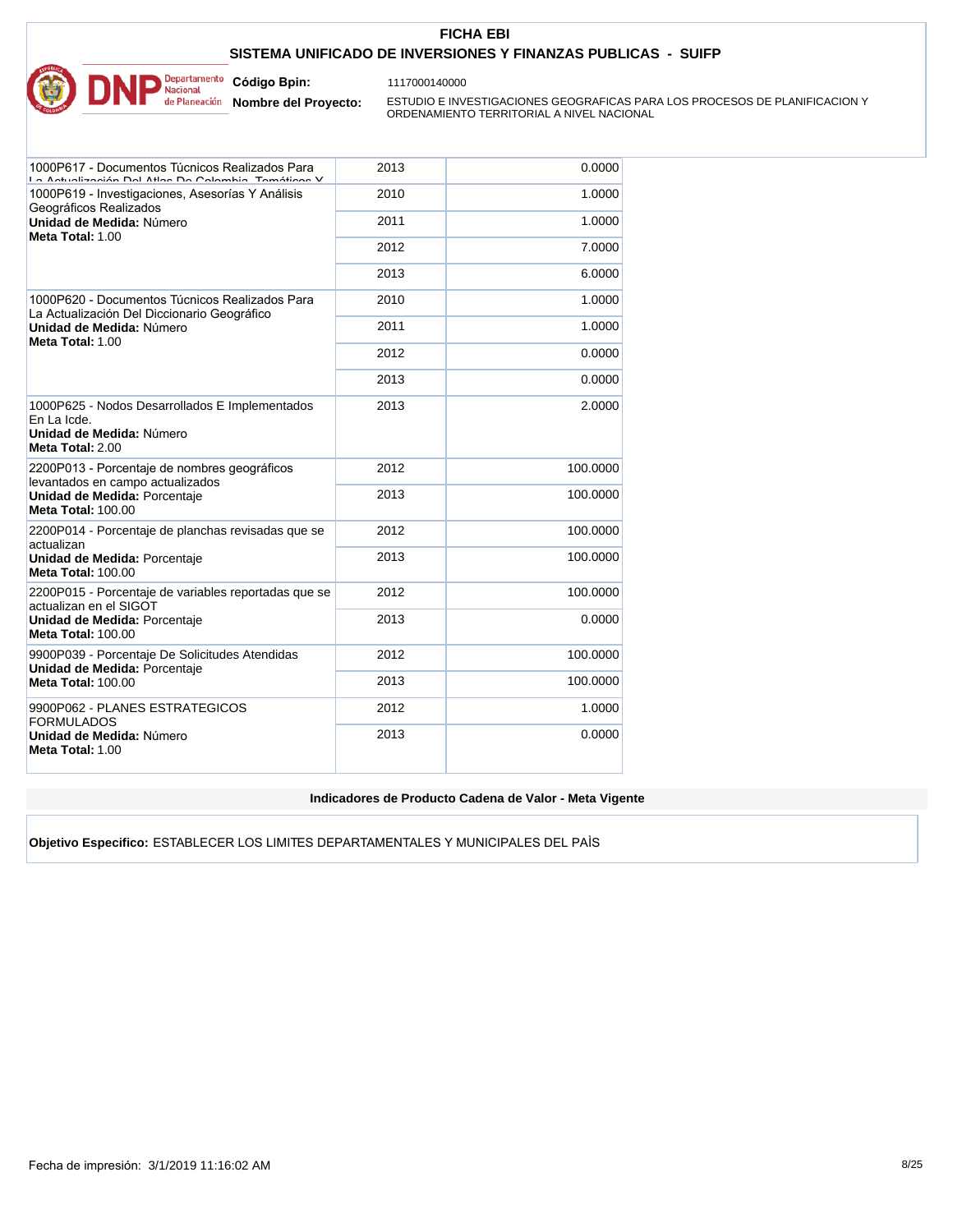

**Código Bpin:**

1117000140000

**Nombre del Proyecto:** 

ESTUDIO E INVESTIGACIONES GEOGRAFICAS PARA LOS PROCESOS DE PLANIFICACION Y ORDENAMIENTO TERRITORIAL A NIVEL NACIONAL

| Producto                                       | Indicador                                                                                                                                              | Vigencia | Meta     |
|------------------------------------------------|--------------------------------------------------------------------------------------------------------------------------------------------------------|----------|----------|
| Documentos de Deslinde y Territorios Indigenas | 1000P619 - Investigaciones, Asesorías Y Análisis<br>Geográficos Realizados                                                                             | 2014     | 0.0000   |
|                                                | Tipo indicador: Indicador de Producto<br>Unidad de Medida: Número                                                                                      | 2015     | 0.0000   |
|                                                | <b>Meta Total: 11,0000</b>                                                                                                                             | 2016     | 0.0000   |
|                                                |                                                                                                                                                        | 2017     | 3.0000   |
|                                                |                                                                                                                                                        | 2018     | 2.0000   |
|                                                |                                                                                                                                                        | 2019     | 2.0000   |
|                                                |                                                                                                                                                        | 2020     | 2.0000   |
|                                                |                                                                                                                                                        | 2021     | 2.0000   |
|                                                | Documentos de Deslinde y Territorios Indigenas<br>Realizados Realizados                                                                                | 2014     | 0.0000   |
|                                                | Tipo indicador: Indicador Automático<br>Unidad de Medida: Número                                                                                       | 2015     | 0.0000   |
|                                                | <b>Meta Total: 11.0000</b>                                                                                                                             | 2016     | 0.0000   |
|                                                |                                                                                                                                                        | 2017     | 3.0000   |
|                                                |                                                                                                                                                        | 2018     | 2.0000   |
|                                                |                                                                                                                                                        | 2019     | 2.0000   |
|                                                |                                                                                                                                                        | 2020     | 2.0000   |
|                                                |                                                                                                                                                        | 2021     | 2.0000   |
| Solicitudes de deslindes                       | 9900P039 - Porcentaje De Solicitudes Atendidas<br>Tipo indicador: Indicador de Producto<br>Unidad de Medida: Porcentaje<br><b>Meta Total: 100.0000</b> | 2014     | 0.0000   |
|                                                |                                                                                                                                                        | 2015     | 100.0000 |
|                                                |                                                                                                                                                        | 2016     | 100.0000 |
|                                                |                                                                                                                                                        | 2017     | 0.0000   |
|                                                |                                                                                                                                                        | 2018     | 0.0000   |
|                                                |                                                                                                                                                        | 2019     | 0.0000   |
|                                                |                                                                                                                                                        | 2020     | 0.0000   |
|                                                |                                                                                                                                                        | 2021     | 0.0000   |
|                                                | Solicitudes de deslindes Atendidas en actividades<br>de Entidades Territoriales Atendidas en                                                           | 2014     | 0.0000   |
|                                                | actividades de Entidades Territoriales<br>Tipo indicador: Indicador Automático                                                                         | 2015     | 100.0000 |
|                                                | Unidad de Medida: Porcentaje<br><b>Meta Total: 100.0000</b>                                                                                            | 2016     | 100.0000 |
|                                                |                                                                                                                                                        | 2017     | 0.0000   |
|                                                |                                                                                                                                                        | 2018     | 0.0000   |
|                                                |                                                                                                                                                        | 2019     | 0.0000   |
|                                                |                                                                                                                                                        | 2020     | 0.0000   |
|                                                |                                                                                                                                                        |          |          |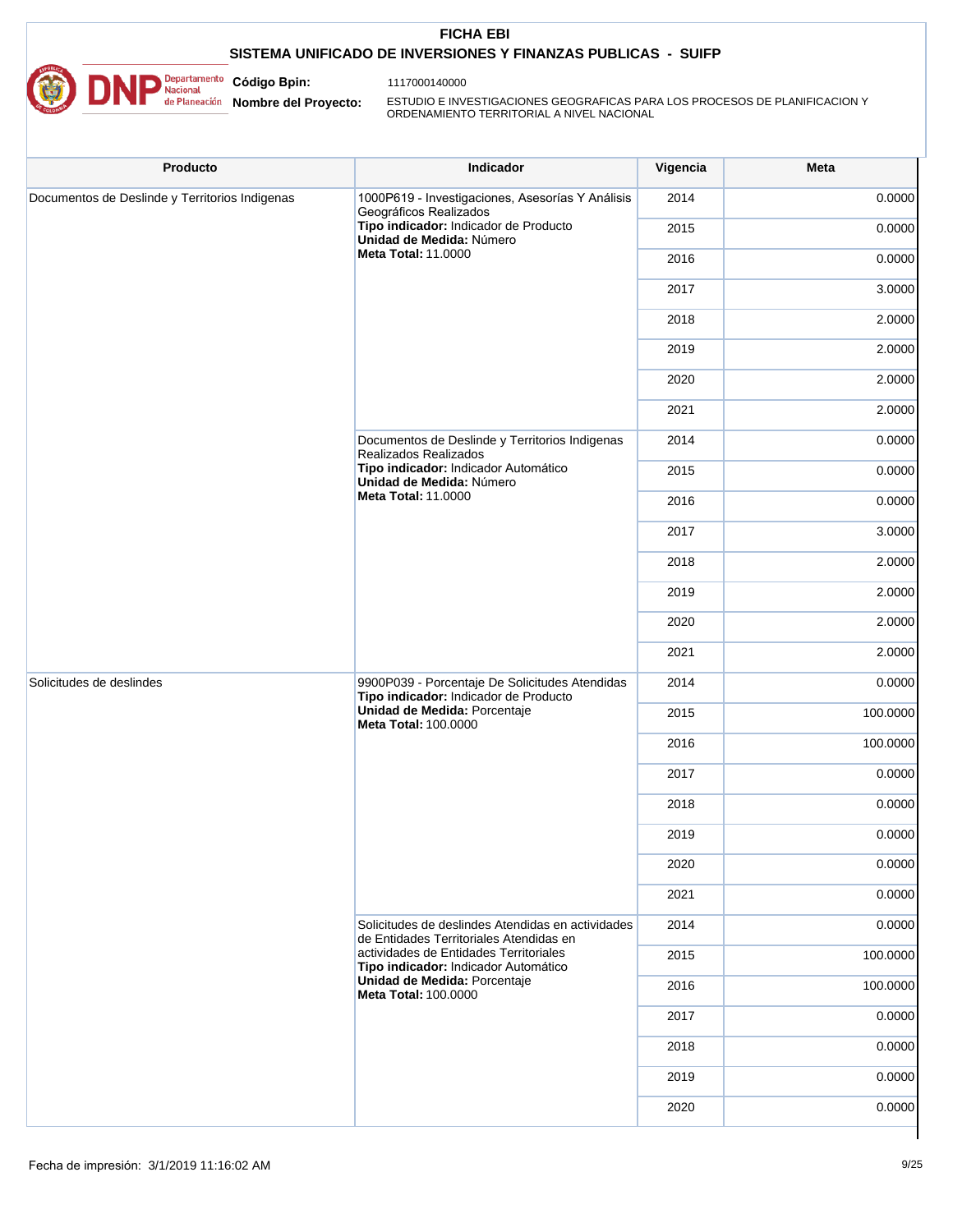|                                        |                             | <b>FICHA EBI</b><br>SISTEMA UNIFICADO DE INVERSIONES Y FINANZAS PUBLICAS - SUIFP                                        |      |        |
|----------------------------------------|-----------------------------|-------------------------------------------------------------------------------------------------------------------------|------|--------|
| <b>Departamento</b><br><b>Nacional</b> | Código Bpin:                | 1117000140000                                                                                                           |      |        |
| de Planeación                          | <b>Nombre del Proyecto:</b> | ESTUDIO E INVESTIGACIONES GEOGRAFICAS PARA LOS PROCESOS DE PLANIFICACION Y<br>ORDENAMIENTO TERRITORIAL A NIVEL NACIONAL |      |        |
| Solicitudes de deslindes               |                             | Solicitudes de deslindes Atendidas en actividades<br>de Entidades Territoriales Atendidas en actividade                 | 2021 | 0.0000 |
|                                        |                             |                                                                                                                         |      |        |

**Objetivo Especifico:** PRODUCIR INFORMACIÓN GEOGRÁFICA QUE PERMITA CONOCER Y DIMENSIONAR PROBLEMÁTICAS ACTUALES Y FUTURAS.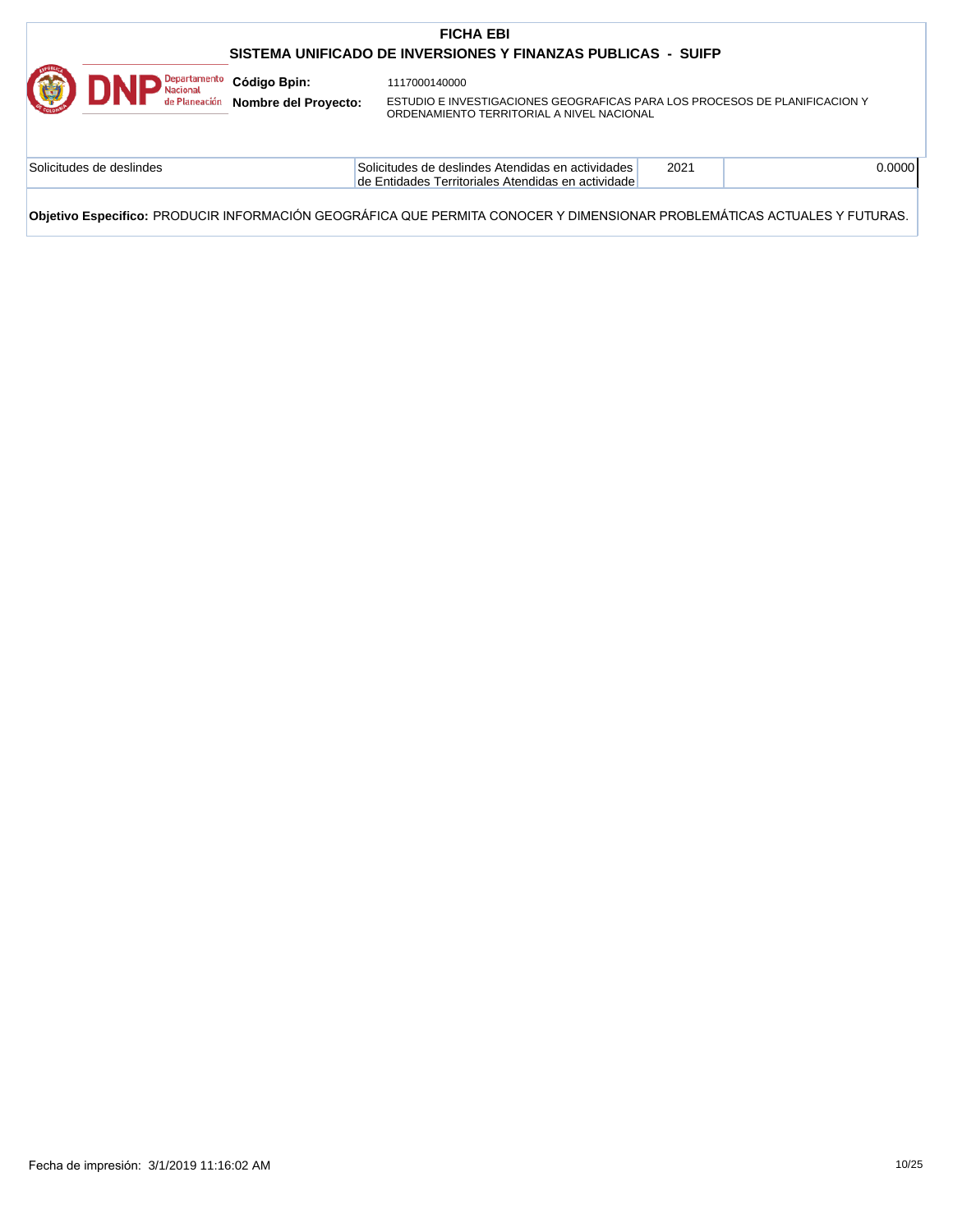

1117000140000 **Código Bpin:**

**Nombre del Proyecto:** 

ESTUDIO E INVESTIGACIONES GEOGRAFICAS PARA LOS PROCESOS DE PLANIFICACION Y ORDENAMIENTO TERRITORIAL A NIVEL NACIONAL

| 1000P305 - Actualizacion De Documentos<br>Actualización de estudios geográficos<br>2014<br>Tipo indicador: Indicador de Producto<br>Unidad de Medida: Número<br>2015<br><b>Meta Total: 51.0000</b><br>2016<br>2017<br>2018<br>2019<br>2020<br>2021<br>Actualización de estudios geográficos<br>2014<br>Actualizados Actualizados<br>Tipo indicador: Indicador Automático<br>2015<br>Unidad de Medida: Número<br><b>Meta Total: 51.0000</b><br>2016<br>2017<br>2018<br>2019<br>2020<br>2021<br>1000P619 - Investigaciones, Asesorías Y Análisis<br>Documentos de estudios geográficos<br>2014<br>Geográficos Realizados<br>Tipo indicador: Indicador de Producto<br>2015<br>Unidad de Medida: Número<br><b>Meta Total: 11.0000</b><br>2016<br>2017<br>2018<br>2019<br>2020<br>2021<br>Documentos de estudios geográficos Realizados<br>2014<br>Realizados<br>Tipo indicador: Indicador Automático<br>2015<br>Unidad de Medida: Número<br><b>Meta Total: 11,0000</b> | Producto | Indicador | Vigencia | Meta    |
|--------------------------------------------------------------------------------------------------------------------------------------------------------------------------------------------------------------------------------------------------------------------------------------------------------------------------------------------------------------------------------------------------------------------------------------------------------------------------------------------------------------------------------------------------------------------------------------------------------------------------------------------------------------------------------------------------------------------------------------------------------------------------------------------------------------------------------------------------------------------------------------------------------------------------------------------------------------------|----------|-----------|----------|---------|
|                                                                                                                                                                                                                                                                                                                                                                                                                                                                                                                                                                                                                                                                                                                                                                                                                                                                                                                                                                    |          |           |          | 0.0000  |
|                                                                                                                                                                                                                                                                                                                                                                                                                                                                                                                                                                                                                                                                                                                                                                                                                                                                                                                                                                    |          |           |          | 0.0000  |
|                                                                                                                                                                                                                                                                                                                                                                                                                                                                                                                                                                                                                                                                                                                                                                                                                                                                                                                                                                    |          |           |          | 5.0000  |
|                                                                                                                                                                                                                                                                                                                                                                                                                                                                                                                                                                                                                                                                                                                                                                                                                                                                                                                                                                    |          |           |          | 2.0000  |
|                                                                                                                                                                                                                                                                                                                                                                                                                                                                                                                                                                                                                                                                                                                                                                                                                                                                                                                                                                    |          |           |          | 1.0000  |
|                                                                                                                                                                                                                                                                                                                                                                                                                                                                                                                                                                                                                                                                                                                                                                                                                                                                                                                                                                    |          |           |          | 21.0000 |
|                                                                                                                                                                                                                                                                                                                                                                                                                                                                                                                                                                                                                                                                                                                                                                                                                                                                                                                                                                    |          |           |          | 11.0000 |
|                                                                                                                                                                                                                                                                                                                                                                                                                                                                                                                                                                                                                                                                                                                                                                                                                                                                                                                                                                    |          |           |          | 11.0000 |
|                                                                                                                                                                                                                                                                                                                                                                                                                                                                                                                                                                                                                                                                                                                                                                                                                                                                                                                                                                    |          |           |          | 0.0000  |
|                                                                                                                                                                                                                                                                                                                                                                                                                                                                                                                                                                                                                                                                                                                                                                                                                                                                                                                                                                    |          |           |          | 0.0000  |
|                                                                                                                                                                                                                                                                                                                                                                                                                                                                                                                                                                                                                                                                                                                                                                                                                                                                                                                                                                    |          |           |          | 5.0000  |
|                                                                                                                                                                                                                                                                                                                                                                                                                                                                                                                                                                                                                                                                                                                                                                                                                                                                                                                                                                    |          |           |          | 2.0000  |
|                                                                                                                                                                                                                                                                                                                                                                                                                                                                                                                                                                                                                                                                                                                                                                                                                                                                                                                                                                    |          |           |          | 1.0000  |
|                                                                                                                                                                                                                                                                                                                                                                                                                                                                                                                                                                                                                                                                                                                                                                                                                                                                                                                                                                    |          |           |          | 21.0000 |
|                                                                                                                                                                                                                                                                                                                                                                                                                                                                                                                                                                                                                                                                                                                                                                                                                                                                                                                                                                    |          |           |          | 11.0000 |
|                                                                                                                                                                                                                                                                                                                                                                                                                                                                                                                                                                                                                                                                                                                                                                                                                                                                                                                                                                    |          |           |          | 11.0000 |
|                                                                                                                                                                                                                                                                                                                                                                                                                                                                                                                                                                                                                                                                                                                                                                                                                                                                                                                                                                    |          |           |          | 6.0000  |
|                                                                                                                                                                                                                                                                                                                                                                                                                                                                                                                                                                                                                                                                                                                                                                                                                                                                                                                                                                    |          |           |          | 5.0000  |
|                                                                                                                                                                                                                                                                                                                                                                                                                                                                                                                                                                                                                                                                                                                                                                                                                                                                                                                                                                    |          |           |          | 0.0000  |
|                                                                                                                                                                                                                                                                                                                                                                                                                                                                                                                                                                                                                                                                                                                                                                                                                                                                                                                                                                    |          |           |          | 0.0000  |
|                                                                                                                                                                                                                                                                                                                                                                                                                                                                                                                                                                                                                                                                                                                                                                                                                                                                                                                                                                    |          |           |          | 0.0000  |
|                                                                                                                                                                                                                                                                                                                                                                                                                                                                                                                                                                                                                                                                                                                                                                                                                                                                                                                                                                    |          |           |          | 0.0000  |
|                                                                                                                                                                                                                                                                                                                                                                                                                                                                                                                                                                                                                                                                                                                                                                                                                                                                                                                                                                    |          |           |          | 0.0000  |
|                                                                                                                                                                                                                                                                                                                                                                                                                                                                                                                                                                                                                                                                                                                                                                                                                                                                                                                                                                    |          |           |          | 0.0000  |
|                                                                                                                                                                                                                                                                                                                                                                                                                                                                                                                                                                                                                                                                                                                                                                                                                                                                                                                                                                    |          |           |          | 6.0000  |
|                                                                                                                                                                                                                                                                                                                                                                                                                                                                                                                                                                                                                                                                                                                                                                                                                                                                                                                                                                    |          |           |          | 5.0000  |
|                                                                                                                                                                                                                                                                                                                                                                                                                                                                                                                                                                                                                                                                                                                                                                                                                                                                                                                                                                    |          |           | 2016     | 0.0000  |
| 2017                                                                                                                                                                                                                                                                                                                                                                                                                                                                                                                                                                                                                                                                                                                                                                                                                                                                                                                                                               |          |           |          | 0.0000  |
| 2018                                                                                                                                                                                                                                                                                                                                                                                                                                                                                                                                                                                                                                                                                                                                                                                                                                                                                                                                                               |          |           |          | 0.0000  |
| 2019                                                                                                                                                                                                                                                                                                                                                                                                                                                                                                                                                                                                                                                                                                                                                                                                                                                                                                                                                               |          |           |          | 0.0000  |
| 2020                                                                                                                                                                                                                                                                                                                                                                                                                                                                                                                                                                                                                                                                                                                                                                                                                                                                                                                                                               |          |           |          | 0.0000  |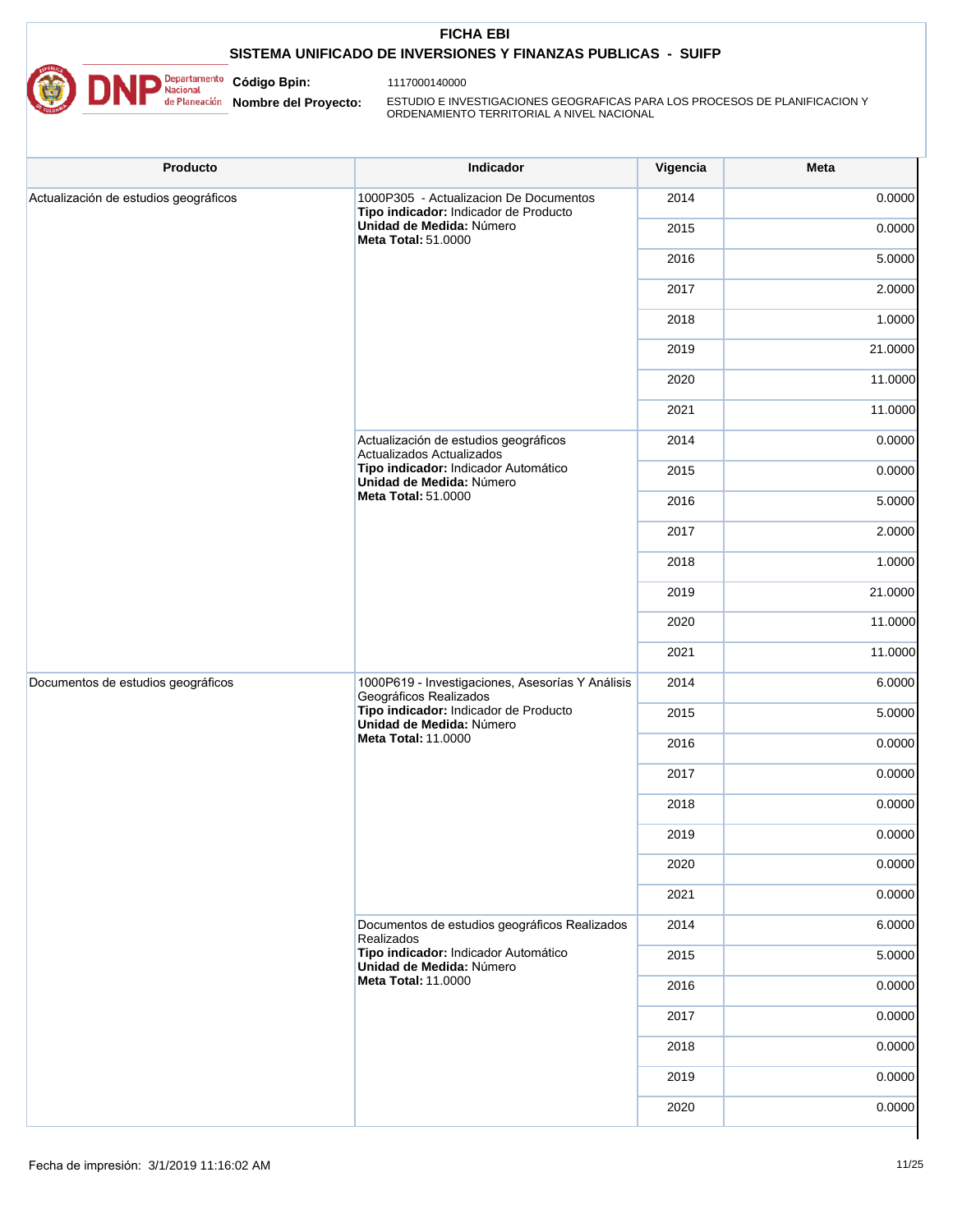|                                                                                                                                                                                                                                           | <b>FICHA EBI</b>                                                                                                        |          |             |
|-------------------------------------------------------------------------------------------------------------------------------------------------------------------------------------------------------------------------------------------|-------------------------------------------------------------------------------------------------------------------------|----------|-------------|
|                                                                                                                                                                                                                                           | SISTEMA UNIFICADO DE INVERSIONES Y FINANZAS PUBLICAS - SUIFP                                                            |          |             |
| Departamento<br>Código Bpin:<br>Vacional                                                                                                                                                                                                  | 1117000140000                                                                                                           |          |             |
| de Planeación<br>Nombre del Proyecto:                                                                                                                                                                                                     | ESTUDIO E INVESTIGACIONES GEOGRAFICAS PARA LOS PROCESOS DE PLANIFICACION Y<br>ORDENAMIENTO TERRITORIAL A NIVEL NACIONAL |          |             |
| Documentos de estudios geográficos                                                                                                                                                                                                        | Documentos de estudios geográficos Realizados<br>Realizados                                                             | 2021     | 0.0000      |
| Objetivo Especifico: PROMOVER Y APOYAR LA CONSTRUCCIÓN DE UN MODELO DE DESARROLLO REGIONAL NACIONAL, EN TORNO AL ANÁLISIS<br>DE LAS CONDICIONES DE SU TERRITORIO Y LA FORMULACIÓN DE POLÍTICAS Y LINEAMIENTOS QUE ORIENTEN SU DESARROLLO. |                                                                                                                         |          |             |
| Producto                                                                                                                                                                                                                                  | <b>Indicador</b>                                                                                                        | Vigencia | <b>Meta</b> |
| Documento de metodologías de Ordenamiento territorial                                                                                                                                                                                     | 1000P619 - Investigaciones, Asesorías Y Análisis<br>Geográficos Realizados                                              | 2014     | 4.0000      |
|                                                                                                                                                                                                                                           | Tipo indicador: Indicador de Producto<br>Unidad de Medida: Número<br><b>Meta Total: 18,0000</b>                         | 2015     | 2.0000      |
|                                                                                                                                                                                                                                           |                                                                                                                         | 2016     | 2.0000      |
|                                                                                                                                                                                                                                           |                                                                                                                         | 2017     | 2.0000      |
|                                                                                                                                                                                                                                           |                                                                                                                         | 2018     | 1.0000      |
|                                                                                                                                                                                                                                           |                                                                                                                         | 2019     | 3.0000      |
|                                                                                                                                                                                                                                           |                                                                                                                         | 2020     | 2.0000      |
|                                                                                                                                                                                                                                           |                                                                                                                         | 2021     | 2.0000      |
|                                                                                                                                                                                                                                           | Documento de metodologías de Ordenamiento<br>territorial Realizados Realizados                                          | 2014     | 4.0000      |
|                                                                                                                                                                                                                                           | Tipo indicador: Indicador Automático<br>Unidad de Medida: Número                                                        | 2015     | 2.0000      |
|                                                                                                                                                                                                                                           | <b>Meta Total: 18,0000</b>                                                                                              | 2016     | 2.0000      |
|                                                                                                                                                                                                                                           |                                                                                                                         | 2017     | 2.0000      |
|                                                                                                                                                                                                                                           |                                                                                                                         | 2018     | 1.0000      |
|                                                                                                                                                                                                                                           |                                                                                                                         | 2019     | 3.0000      |
|                                                                                                                                                                                                                                           |                                                                                                                         | 2020     | 2.0000      |
|                                                                                                                                                                                                                                           |                                                                                                                         | 2021     | 2.0000      |

### **Indicadores de producto de programa**

| Indicador                                                                         | Vigencia | <b>Meta Vigente</b> | Principal | Acumulativo |
|-----------------------------------------------------------------------------------|----------|---------------------|-----------|-------------|
| Actualizacion De Documentos<br>Unidad de Medida: Número                           | 2014     | $0.0000N$ o         |           | No          |
| <b>Meta Total: 51,0000</b>                                                        | 2015     | $0.0000$ No         |           | No          |
|                                                                                   | 2016     | 5.0000 No           |           | No          |
|                                                                                   | 2017     | 2.0000 No           |           | No          |
|                                                                                   | 2018     | 1.0000 No           |           | No          |
|                                                                                   | 2019     | 21.0000 No          |           | No          |
|                                                                                   | 2020     | 11.0000 No          |           | No          |
|                                                                                   | 2021     | 11.0000 No          |           | No          |
| Actualización de estudios<br>geográficos Actualizados<br>Unidad de Medida: Número | 2014     | $0.0000$ No         |           | No          |
|                                                                                   | 2015     | $0.0000$ No         |           | No          |
| <b>Meta Total: 51,0000</b>                                                        | 2016     | 5.0000 No           |           | No          |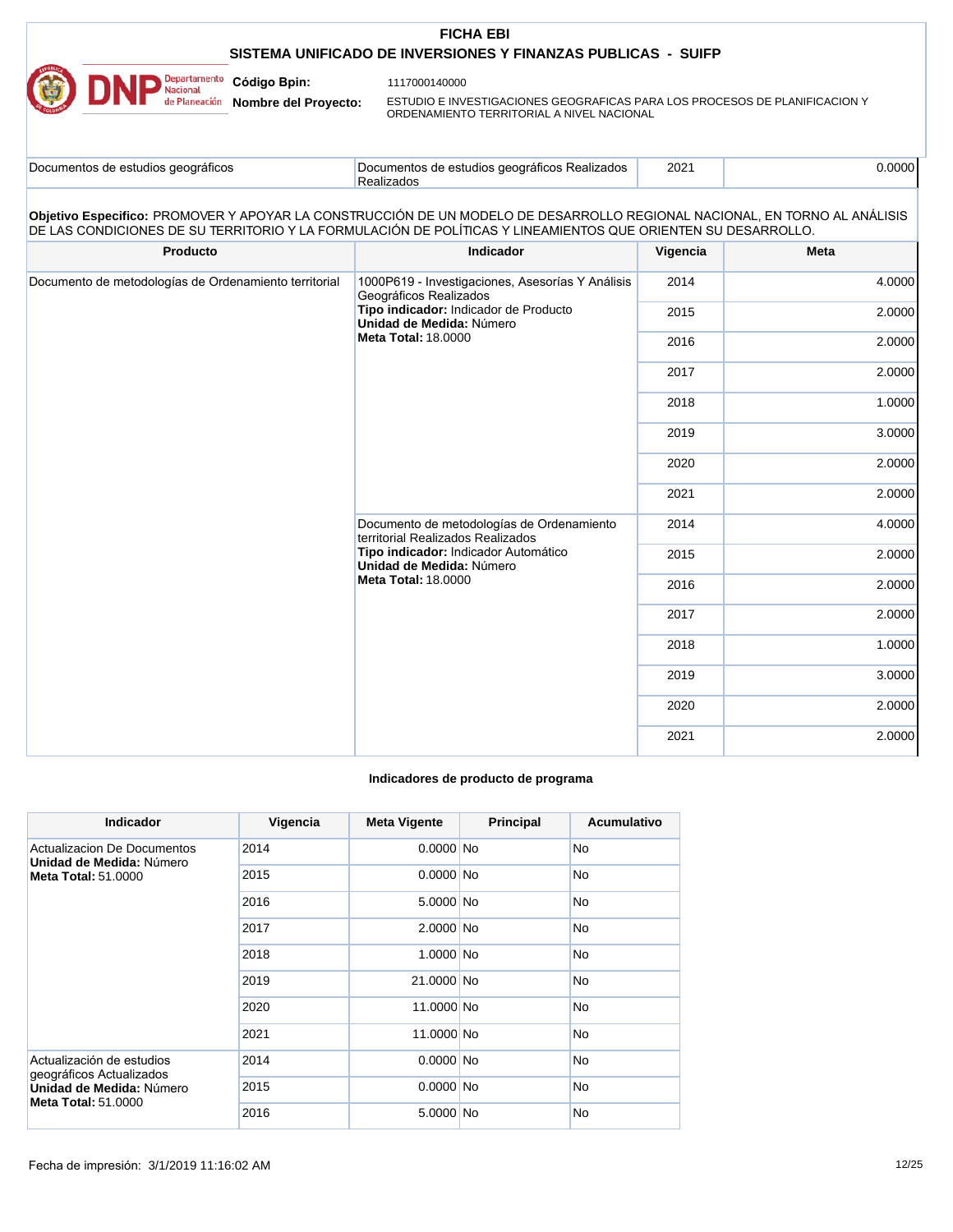

1117000140000

**Nombre del Proyecto:** 

**Código Bpin:**

ESTUDIO E INVESTIGACIONES GEOGRAFICAS PARA LOS PROCESOS DE PLANIFICACION Y ORDENAMIENTO TERRITORIAL A NIVEL NACIONAL

| Actualización de estudios<br>geográficos Actualizados |                                                                                                                                | 2017        | 2.0000 No   | No        |
|-------------------------------------------------------|--------------------------------------------------------------------------------------------------------------------------------|-------------|-------------|-----------|
|                                                       | Unidad de Medida: Número<br><b>Meta Total: 51,0000</b>                                                                         | 2018        | 1.0000 No   | No        |
|                                                       | 2019                                                                                                                           | 21.0000 No  | No.         |           |
|                                                       |                                                                                                                                | 2020        | 11.0000 No  | No        |
|                                                       |                                                                                                                                | 2021        | 11.0000 No  | No.       |
|                                                       | Documento de metodologías de<br>Ordenamiento territorial Realizados                                                            | 2014        | $4.0000$ Si | No        |
|                                                       | Unidad de Medida: Número                                                                                                       | 2015        | $2.0000$ Si | No        |
|                                                       | <b>Meta Total: 18,0000</b>                                                                                                     | 2016        | $2.0000$ Si | No.       |
|                                                       |                                                                                                                                | 2017        | $2.0000$ Si | No        |
|                                                       |                                                                                                                                | 2018        | $1.0000$ Si | No        |
|                                                       |                                                                                                                                | 2019        | $3.0000$ Si | No.       |
|                                                       |                                                                                                                                | 2020        | $2.0000$ Si | <b>No</b> |
|                                                       |                                                                                                                                | 2021        | $2.0000$ Si | No        |
|                                                       | Documentos de Deslinde y<br>Territorios Indigenas Realizados                                                                   | 2014        | $0.0000$ No | No.       |
|                                                       | Unidad de Medida: Número<br><b>Meta Total: 11,0000</b>                                                                         | 2015        | $0.0000$ No | No.       |
|                                                       |                                                                                                                                | 2016        | $0.0000$ No | No        |
|                                                       |                                                                                                                                | 2017        | 3.0000 No   | No.       |
|                                                       | 2018                                                                                                                           | 2.0000 No   | No          |           |
|                                                       | 2019                                                                                                                           | 2.0000 No   | No          |           |
|                                                       | 2020                                                                                                                           | 2.0000 No   | No.         |           |
|                                                       |                                                                                                                                | 2021        | 2.0000 No   | No        |
|                                                       | Documentos de estudios geográficos 2014<br>Realizados                                                                          |             | $6.0000$ Si | Si        |
|                                                       | Unidad de Medida: Número<br><b>Meta Total: 11.0000</b>                                                                         | 2015        | $5.0000$ Si | Si        |
|                                                       |                                                                                                                                | 2016        | $0.0000$ Si | Si        |
|                                                       | 2017                                                                                                                           | $0.0000$ Si | Si          |           |
|                                                       |                                                                                                                                | 2018        | $0.0000$ Si | Si        |
|                                                       |                                                                                                                                | 2019        | $0.0000$ Si | Si        |
|                                                       |                                                                                                                                | 2020        | $0.0000$ Si | Si        |
|                                                       |                                                                                                                                | 2021        | $0.0000$ Si | Si        |
|                                                       | Investigaciones, Asesorías Y Análisis 2014<br>Geográficos Realizados<br>Unidad de Medida: Número<br><b>Meta Total: 11.0000</b> |             | $0.0000$ No | No        |
|                                                       |                                                                                                                                | 2015        | $0.0000$ No | No        |
|                                                       |                                                                                                                                | 2016        | $0.0000$ No | No        |
|                                                       |                                                                                                                                | 2017        | 3.0000 No   | No        |
|                                                       |                                                                                                                                | 2018        | 2.0000 No   | No        |
|                                                       |                                                                                                                                | 2019        | 2.0000 No   | No        |
|                                                       |                                                                                                                                | 2020        | 2.0000 No   | No        |
|                                                       |                                                                                                                                | 2021        | 2.0000 No   | No        |
|                                                       |                                                                                                                                |             |             |           |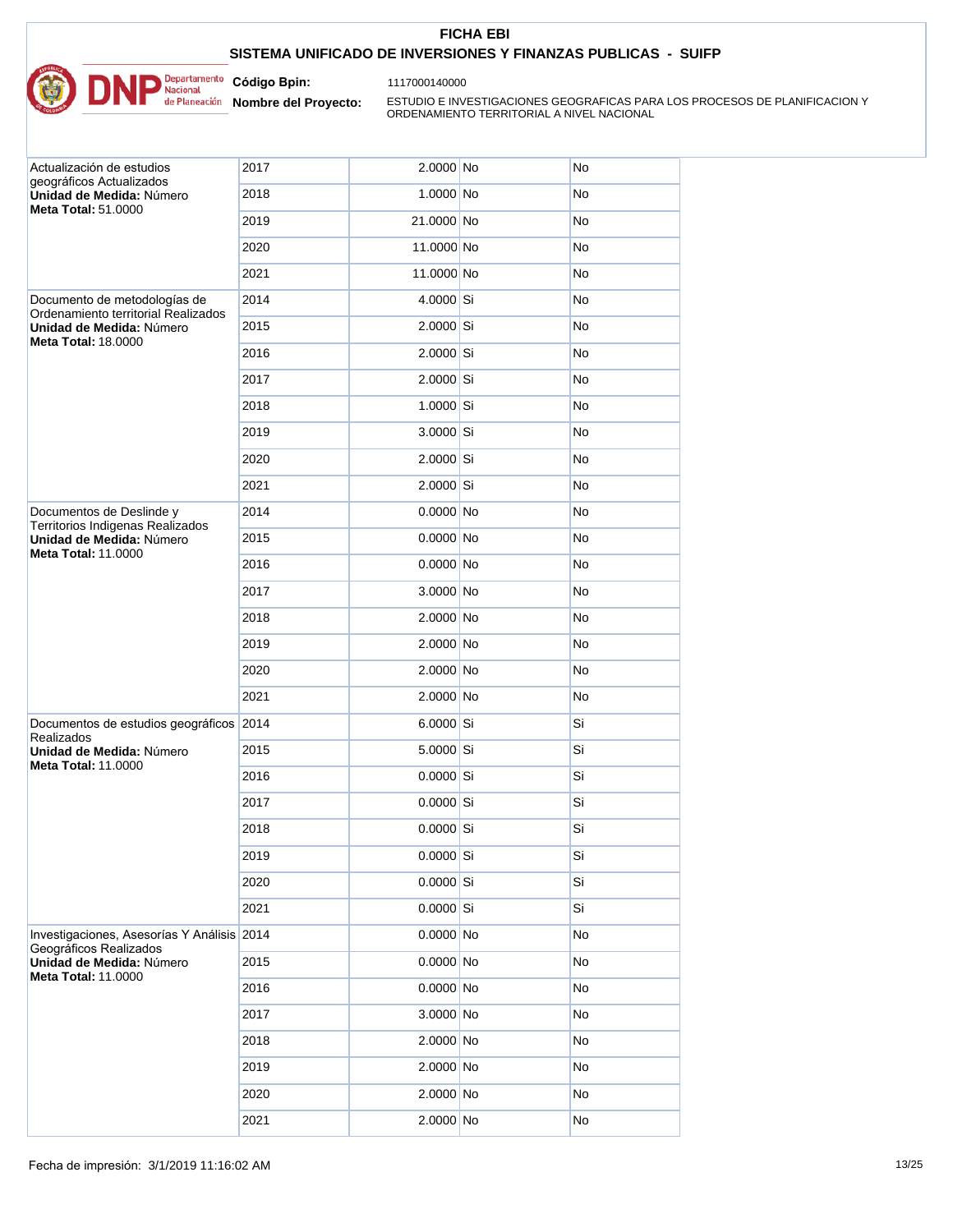

**Nombre del Proyecto:** 

**Código Bpin:**

ESTUDIO E INVESTIGACIONES GEOGRAFICAS PARA LOS PROCESOS DE PLANIFICACION Y ORDENAMIENTO TERRITORIAL A NIVEL NACIONAL

| Investigaciones, Asesorías Y Análisis 2014<br>Geográficos Realizados  |      | 6.0000 No   | No        |
|-----------------------------------------------------------------------|------|-------------|-----------|
| Unidad de Medida: Número<br><b>Meta Total: 11.0000</b>                | 2015 | 5.0000 No   | No        |
|                                                                       | 2016 | $0.0000$ No | <b>No</b> |
|                                                                       | 2017 | $0.0000$ No | No        |
|                                                                       | 2018 | $0.0000$ No | No        |
|                                                                       | 2019 | $0.0000$ No | <b>No</b> |
|                                                                       | 2020 | $0.0000$ No | No        |
|                                                                       | 2021 | $0.0000$ No | No        |
|                                                                       | 2014 | 4.0000 No   | No        |
|                                                                       | 2015 | 2.0000 No   | No        |
|                                                                       | 2016 | 2.0000 No   | <b>No</b> |
|                                                                       | 2017 | 2.0000 No   | <b>No</b> |
|                                                                       | 2018 | 1.0000 No   | No        |
|                                                                       | 2019 | 3.0000 No   | No        |
|                                                                       | 2020 | 2.0000 No   | No        |
|                                                                       | 2021 | 2.0000 No   | No        |
| Porcentaje De Solicitudes Atendidas                                   | 2014 | $0.0000$ No | No        |
| Unidad de Medida: Porcentaje<br>Meta Total: 100.0000                  | 2015 | 100.0000 No | No        |
|                                                                       | 2016 | 100.0000 No | <b>No</b> |
|                                                                       | 2017 | $0.0000$ No | <b>No</b> |
|                                                                       | 2018 | $0.0000$ No | No        |
|                                                                       | 2019 | $0.0000$ No | No        |
|                                                                       | 2020 | $0.0000$ No | <b>No</b> |
|                                                                       | 2021 | $0.0000$ No | <b>No</b> |
| Solicitudes de deslindes Atendidas<br>en actividades de Entidades     | 2014 | $0.0000$ Si | <b>No</b> |
| Territoriales<br>Unidad de Medida: Porcentaje<br>Meta Total: 100.0000 | 2015 | 100.0000 Si | No        |
|                                                                       | 2016 | 100.0000 Si | No        |
|                                                                       | 2017 | $0.0000$ Si | No        |
|                                                                       | 2018 | $0.0000$ Si | No        |
|                                                                       | 2019 | $0.0000$ Si | No        |
|                                                                       | 2020 | $0.0000$ Si | No        |
|                                                                       | 2021 | $0.0000$ Si | No        |
|                                                                       |      |             |           |

**Regionalización de Indicadores de Producto para la Vigencia: 2019**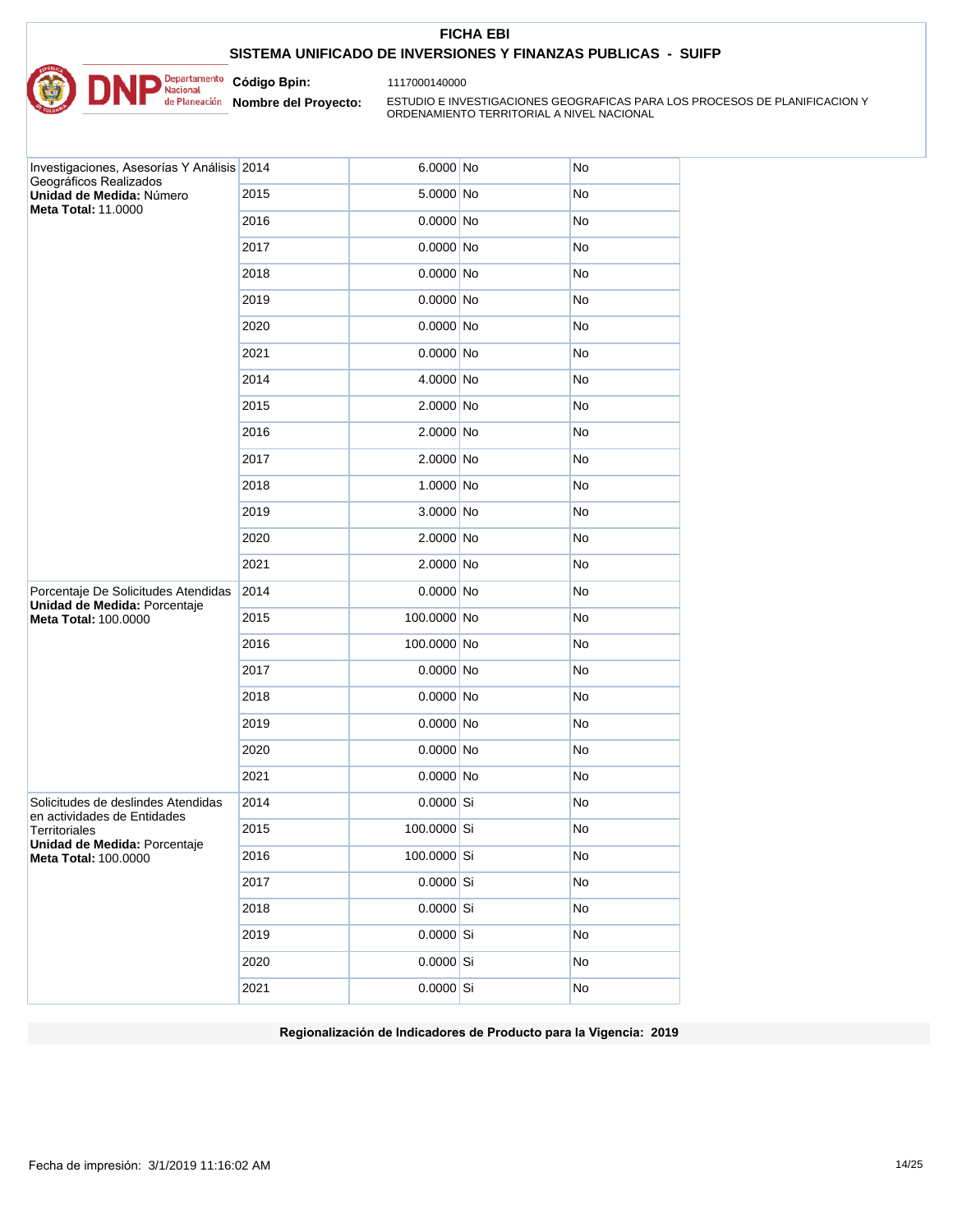|                                                               |                           |                      | <b>FICHA EBI</b>                                                                                                        |  |  |  |
|---------------------------------------------------------------|---------------------------|----------------------|-------------------------------------------------------------------------------------------------------------------------|--|--|--|
|                                                               |                           |                      | SISTEMA UNIFICADO DE INVERSIONES Y FINANZAS PUBLICAS - SUIFP                                                            |  |  |  |
|                                                               | Departamento<br>Nacional  | <b>Código Bpin:</b>  | 1117000140000                                                                                                           |  |  |  |
|                                                               | de Planeación             | Nombre del Proyecto: | ESTUDIO E INVESTIGACIONES GEOGRAFICAS PARA LOS PROCESOS DE PLANIFICACION Y<br>ORDENAMIENTO TERRITORIAL A NIVEL NACIONAL |  |  |  |
|                                                               |                           |                      |                                                                                                                         |  |  |  |
| POLÍTICAS TRANSVERSALES                                       |                           |                      |                                                                                                                         |  |  |  |
| Información de Políticas Transversales para la Vigencia: 2019 |                           |                      |                                                                                                                         |  |  |  |
| <b>Politica</b>                                               |                           |                      |                                                                                                                         |  |  |  |
|                                                               | <b>FILTROS DE CALIDAD</b> |                      |                                                                                                                         |  |  |  |
|                                                               |                           |                      | <b>Observaciones del Proyecto</b>                                                                                       |  |  |  |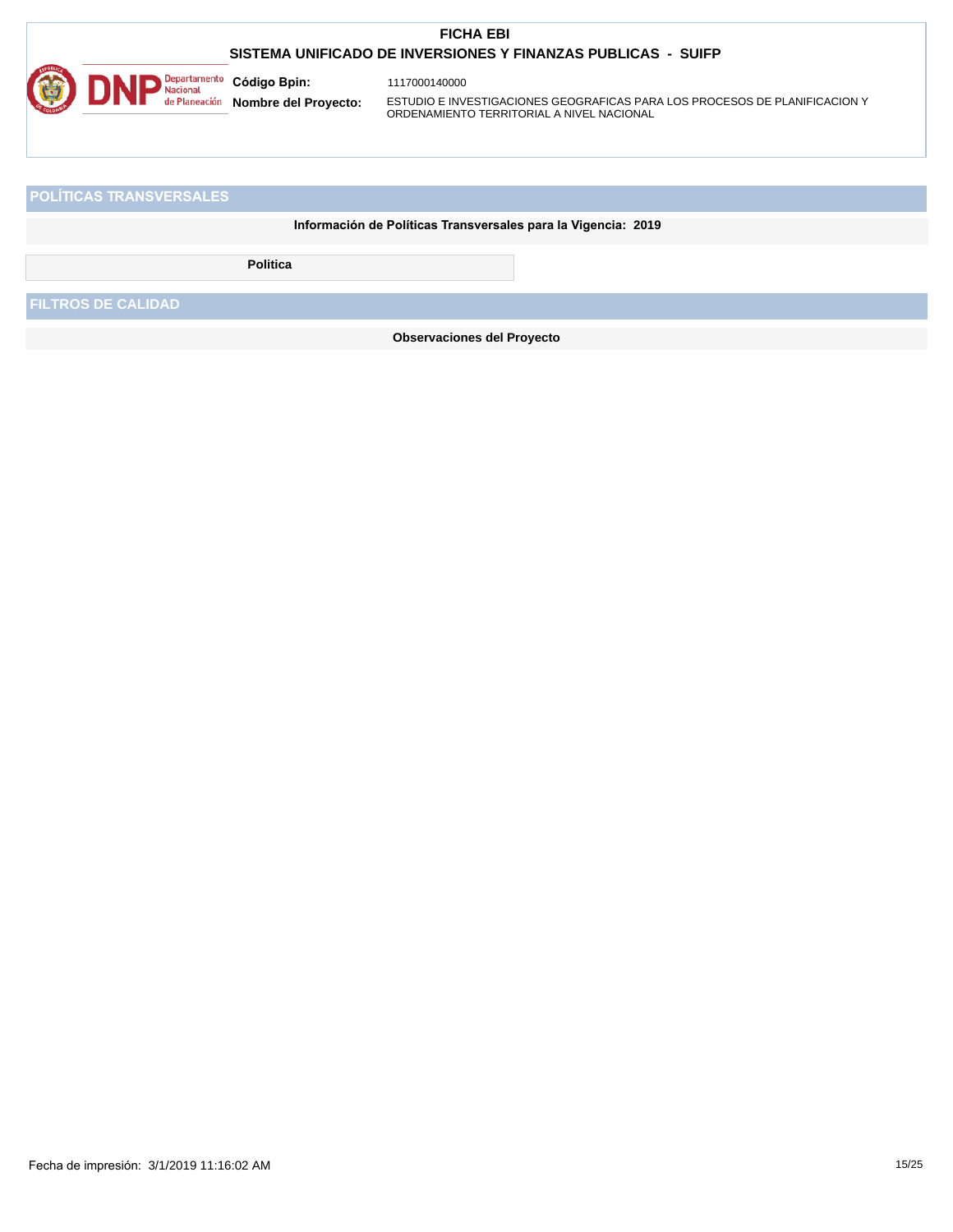### **SISTEMA UNIFICADO DE INVERSIONES Y FINANZAS PUBLICAS - SUIFP**



**Código Bpin:**

1117000140000 **Nombre del Proyecto:** 

ESTUDIO E INVESTIGACIONES GEOGRAFICAS PARA LOS PROCESOS DE PLANIFICACION Y ORDENAMIENTO TERRITORIAL A NIVEL NACIONAL

# **Control de Formulacion Tecnico**

**Funcionario** Manuel Antonio Maldonado Duenas<br> **Cargo** Profesional Especializado<br> **Fecha** 2018-Jan-30 17:07:49 **Cargo** Profesional Especializado **Fecha** 2018-Jan-30 17:07:49

**Observación** 

proyecto ajustado a decreto

| <b>Dimension</b>                 | Pregunta                                                                                                                                         | <b>Explicacion</b>                                                                                                                                                                                                                                                                                                                                                                                                                                                                                                                                                                                                                                               | Respuesta    | <b>Observacion Respuesta</b>         |
|----------------------------------|--------------------------------------------------------------------------------------------------------------------------------------------------|------------------------------------------------------------------------------------------------------------------------------------------------------------------------------------------------------------------------------------------------------------------------------------------------------------------------------------------------------------------------------------------------------------------------------------------------------------------------------------------------------------------------------------------------------------------------------------------------------------------------------------------------------------------|--------------|--------------------------------------|
| Cadena de Valor                  | ¿La obtención de los productos conlleva al<br>cumplimiento de los objetivos específicos<br>para alcanzar el objetivo general?                    | Evalúa la correspondencia S<br>entre el producto y el<br>objetivo específico.                                                                                                                                                                                                                                                                                                                                                                                                                                                                                                                                                                                    |              |                                      |
|                                  | ¿Las actividades planteadas en el proyecto<br>describen un proceso de generación de<br>valor para la obtención de los productos?                 | Evalúa si las actividades<br>son las mínimas y<br>necesarias para la<br>generación de cada<br>producto.                                                                                                                                                                                                                                                                                                                                                                                                                                                                                                                                                          | ls.          |                                      |
|                                  | ¿Los recursos solicitados son el resultado<br>de un costeo claro y soportado de las<br>actividades del proyecto en cada una de sus<br>vigencias? | La definición del monto de S<br>recursos solicitados<br>corresponde a un ejercicio<br>juicioso de costeo de<br>actividades y en ningún<br>caso a una cifra global<br>calculada o proyectada sin<br>respaldo técnico.                                                                                                                                                                                                                                                                                                                                                                                                                                             |              |                                      |
| Regionalización                  | ¿Considera que el Proyecto esta bien<br>clasificado como NO regionalizable?                                                                      | La regionalización se<br>refiere a la ubicación<br>geográfica del impacto que<br>tiene la inversión que se<br>va a realizar con el<br>proyecto; puede ser<br>diferente a la localización<br>del mismo.                                                                                                                                                                                                                                                                                                                                                                                                                                                           | <sub>s</sub> |                                      |
| Relación con la<br>planificación | ¿Sí el proyecto está asociado a una política<br>transversal, esta fue focalizada<br>adecuadamente?                                               | El proyecto puede estar<br>asociado a diversas<br>políticas transversales, por<br>ejemplo Ciencia,<br>tecnología e innovación<br>(ACTI), Red Unidos,<br>Tecnologías de la<br>información y las<br>telecomunicaciones (TIC),<br>Seguridad Alimentaria,<br>Desplazados, Victimas<br>Seguridad y convivencia<br>ciudadana entre otros; por<br>lo tanto parte o en su<br>totalidad de los recursos<br>del proyecto pueden estar<br>asignados a las políticas<br>seleccionadas. Si<br>considera que el proyecto<br>debe estar marcado con<br>alguna de las politícas y no<br>lo esta, responda No e<br>incluya la observación<br>para que se devuelva el<br>proyecto. | N/A          | noa aplica a política<br>transversal |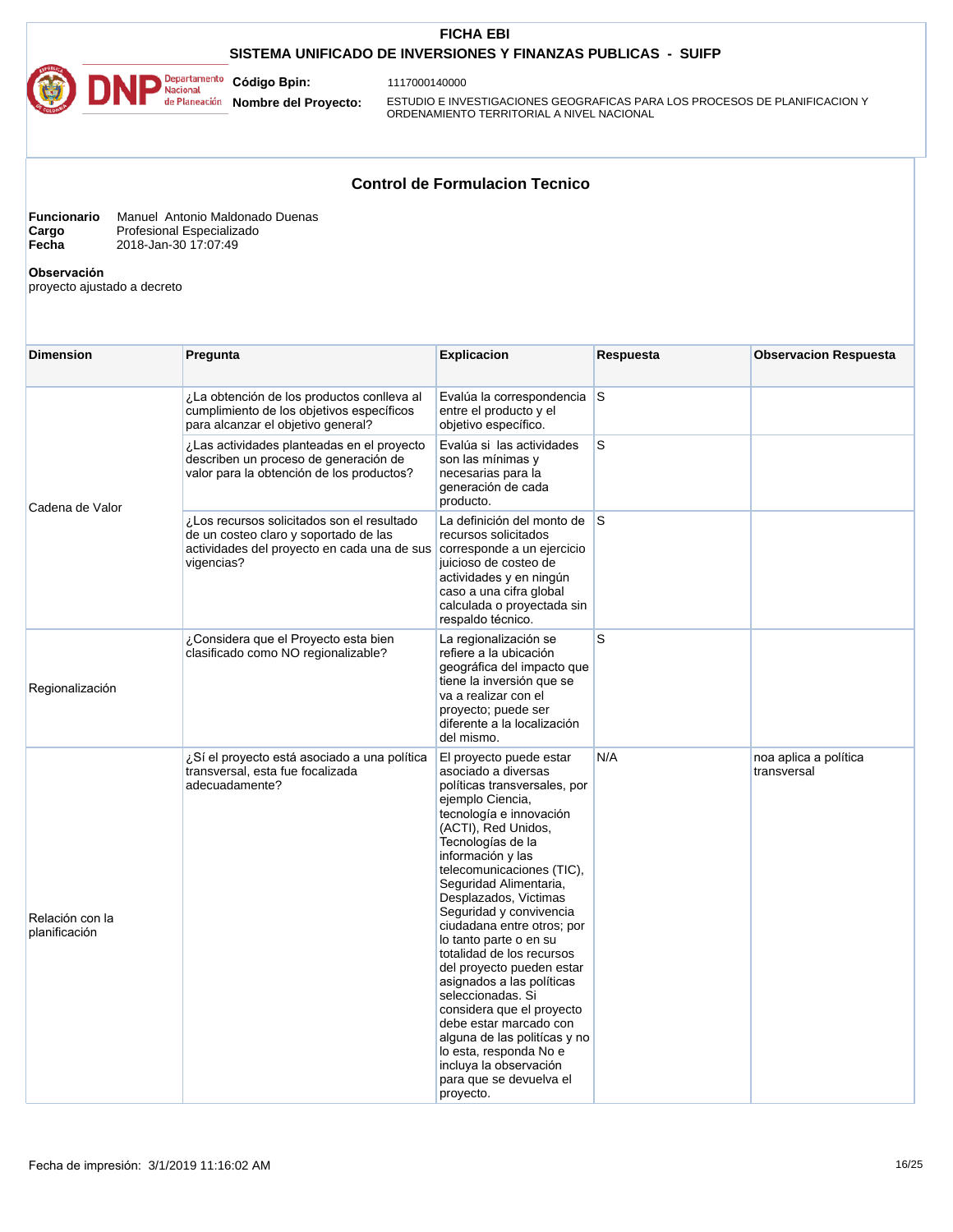|                                               |                                                                                                                                                                                                                                                                          | <b>FICHA EBI</b>                                                                                                                                                                                                                                                                                                                                                                                                                                                          |                                                                            |  |
|-----------------------------------------------|--------------------------------------------------------------------------------------------------------------------------------------------------------------------------------------------------------------------------------------------------------------------------|---------------------------------------------------------------------------------------------------------------------------------------------------------------------------------------------------------------------------------------------------------------------------------------------------------------------------------------------------------------------------------------------------------------------------------------------------------------------------|----------------------------------------------------------------------------|--|
|                                               | SISTEMA UNIFICADO DE INVERSIONES Y FINANZAS PUBLICAS - SUIFP<br>Departamento Código Bpin:<br>1117000140000<br><b>Jacional</b><br>Planeación                                                                                                                              |                                                                                                                                                                                                                                                                                                                                                                                                                                                                           |                                                                            |  |
|                                               | Nombre del Proyecto:                                                                                                                                                                                                                                                     | ORDENAMIENTO TERRITORIAL A NIVEL NACIONAL                                                                                                                                                                                                                                                                                                                                                                                                                                 | ESTUDIO E INVESTIGACIONES GEOGRAFICAS PARA LOS PROCESOS DE PLANIFICACION Y |  |
|                                               | ¿El proyecto cuenta con indicadores de<br>gestión, apropiados para medir el avance<br>anual del proyecto?                                                                                                                                                                | Debe existir coherencia<br>con los indicadores de<br>gestión y el avance anual<br>del proyecto.                                                                                                                                                                                                                                                                                                                                                                           | S                                                                          |  |
| Seguimiento a proyectos                       | ¿El proyecto cuenta con un cronograma de<br>actividades claramente definido para todo<br>su horizonte?                                                                                                                                                                   | Todo proyecto debe contar S<br>con un cronograma, pero<br>por las características del<br>proyecto, si se considera<br>necesario un cronograma<br>detallado, verifique si viene<br>anexo.                                                                                                                                                                                                                                                                                  |                                                                            |  |
| de inversión                                  | ¿Los indicadores de producto se encuentran<br>bien diseñados para medir el avance de las<br>metas?                                                                                                                                                                       | Debe existir coherencia<br>entre el producto y su<br>forma de medición.                                                                                                                                                                                                                                                                                                                                                                                                   | S                                                                          |  |
|                                               | ¿Los recursos señalados en las actividades<br>del producto garantizan el cumplimiento de<br>las metas programadas através del<br>indicador del producto del proyecto?                                                                                                    | Se refiera a si los recursos S<br>solicitados cubren la<br>necesidad programada en<br>flujo de caja del proyecto y<br>si están acorde con la<br>meta que programaron en<br>los indicadores de<br>producto.                                                                                                                                                                                                                                                                |                                                                            |  |
| Sustento Técnico del<br>Proyecto de Inversión | ¿Dentro de la formulación el proyecto<br>contempla en su horizonte la programación<br>de recursos para alguna de sus tres etapas<br>(pre inversión, inversión y operación)?                                                                                              | En la actualización del<br>proyecto, la entidad debe<br>considerar los recursos y<br>fuentes de financiación<br>que requiere en "todas" las<br>etapas del proyecto<br>(preinversión-inversión-<br>operación). (i.e. si se<br>tratara de la construcción<br>de nueva infraestructura<br>administrativa, se deben<br>haber previsto los recursos<br>para cubrir su<br>sostenibilidad una vez<br>termine la etapa de<br>inversión, como por<br>ejemplo su<br>mantenimiento). | S                                                                          |  |
|                                               | ¿El proyecto cuenta con el sustento técnico<br>requerido y los soportes correspondientes?                                                                                                                                                                                | Las actividades, recursos y $\mid$ S<br>metas definidos para el<br>proyecto tienen respaldo<br>en estudios y análisis<br>técnicos realizados<br>previamente a los cuales<br>el DNP o un organismo de<br>control pueden acceder en<br>caso de ser necesario.                                                                                                                                                                                                               |                                                                            |  |
|                                               | ¿La estructura de flujo de recursos del<br>proyecto a lo largo de su horizonte de<br>evaluación es consistente con las<br>posibilidades de ejecución y expectativas de<br>asignación bajo los estándares del Marco de<br>Gasto de Mediano Plazo (MGMP) de su<br>entidad? | Los recursos solicitados<br>por el proyecto se<br>enmarcan dentro del<br>presupuesto que se<br>espera se le asigne a la<br>entidad en coherencia con<br>el MGMP.                                                                                                                                                                                                                                                                                                          | S                                                                          |  |
|                                               | ¿La población beneficiaria ha sido<br>cuantificada, localizada y focalizada de<br>acuerdo con la necesidad o el problema que<br>pretende resolver el proyecto?                                                                                                           | La población beneficiaria<br>identificada y<br>caracterizada es coherente<br>con la población afectada<br>por el problema que da<br>origen al proyecto. Es<br>posible que sea un                                                                                                                                                                                                                                                                                          | S                                                                          |  |

subconjunto de los afectados.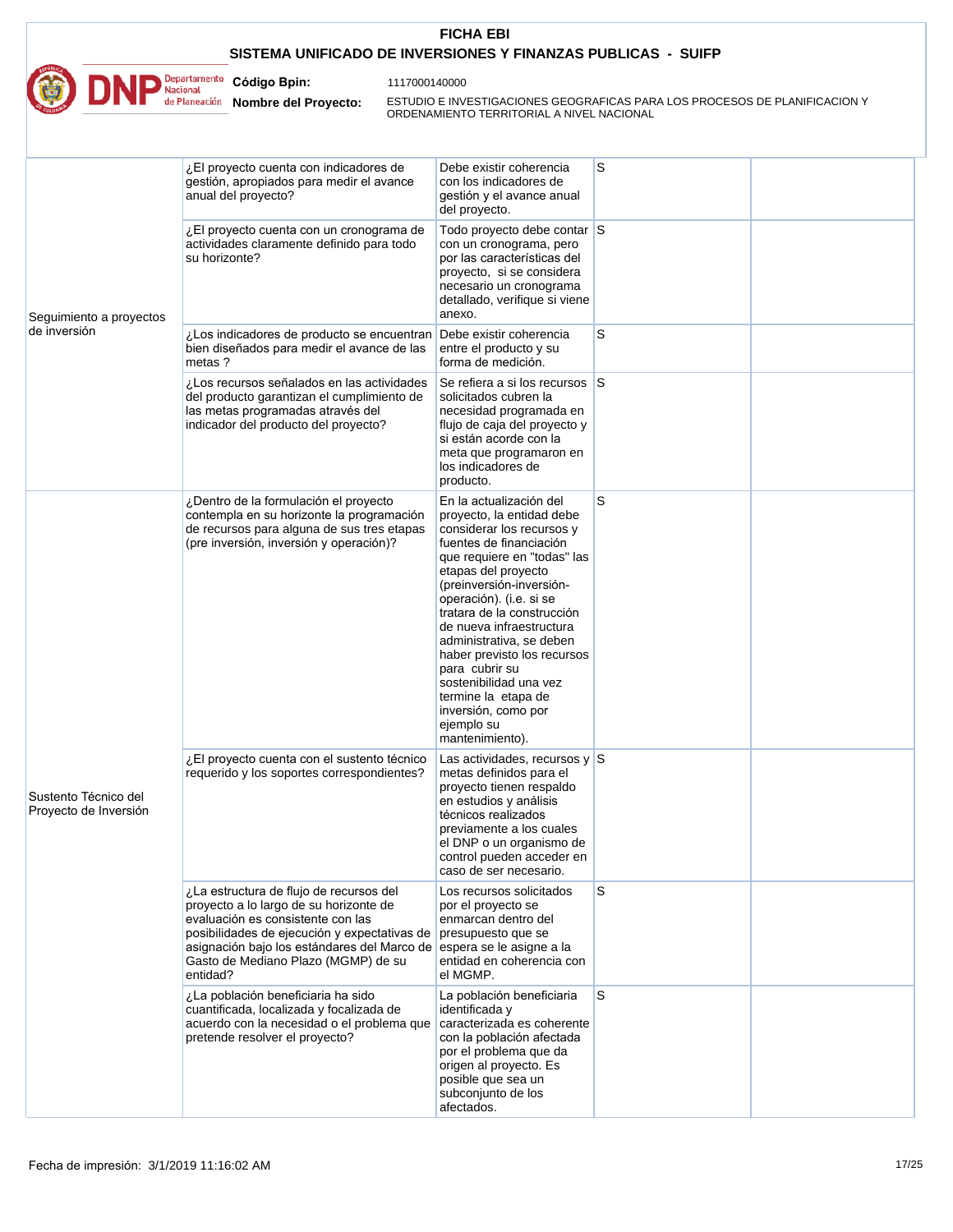## **SISTEMA UNIFICADO DE INVERSIONES Y FINANZAS PUBLICAS - SUIFP**



**Código Bpin:**

1117000140000

**Nombre del Proyecto:** 

ESTUDIO E INVESTIGACIONES GEOGRAFICAS PARA LOS PROCESOS DE PLANIFICACION Y ORDENAMIENTO TERRITORIAL A NIVEL NACIONAL

# **Entidad Jefe Planeacion**

| Funcionar |
|-----------|
| Cargo     |
| Eacha     |

**Funcionario** ANDREA DEL PILAR MORENO HERNANDEZ **Cargo** JP Jefe de Oficina Asesora de Planeación **Fecha** 2018-Jan-30 17:50:16

**Observación** 

ajustado a decreto

| <b>Dimension</b>                 | Pregunta                                                                                                                                         | <b>Explicacion</b>                                                                                                                                                                                                                                                                                                                                                                                                                                                                                                                                                                                                                                               | Respuesta | <b>Observacion Respuesta</b>         |
|----------------------------------|--------------------------------------------------------------------------------------------------------------------------------------------------|------------------------------------------------------------------------------------------------------------------------------------------------------------------------------------------------------------------------------------------------------------------------------------------------------------------------------------------------------------------------------------------------------------------------------------------------------------------------------------------------------------------------------------------------------------------------------------------------------------------------------------------------------------------|-----------|--------------------------------------|
| Cadena de Valor                  | ¿La obtención de los productos conlleva al<br>cumplimiento de los objetivos específicos<br>para alcanzar el objetivo general?                    | Evalúa la correspondencia S<br>entre el producto y el<br>objetivo específico.                                                                                                                                                                                                                                                                                                                                                                                                                                                                                                                                                                                    |           |                                      |
|                                  | ¿Las actividades planteadas en el proyecto<br>describen un proceso de generación de<br>valor para la obtención de los productos?                 | Evalúa si las actividades<br>son las mínimas v<br>necesarias para la<br>generación de cada<br>producto.                                                                                                                                                                                                                                                                                                                                                                                                                                                                                                                                                          | S         |                                      |
|                                  | ¿Los recursos solicitados son el resultado<br>de un costeo claro y soportado de las<br>actividades del proyecto en cada una de sus<br>vigencias? | La definición del monto de S<br>recursos solicitados<br>corresponde a un ejercicio<br>juicioso de costeo de<br>actividades y en ningún<br>caso a una cifra global<br>calculada o proyectada sin<br>respaldo técnico.                                                                                                                                                                                                                                                                                                                                                                                                                                             |           |                                      |
| Regionalización                  | ¿Considera que el Proyecto esta bien<br>clasificado como NO regionalizable?                                                                      | La regionalización se<br>refiere a la ubicación<br>geográfica del impacto que<br>tiene la inversión que se<br>va a realizar con el<br>proyecto; puede ser<br>diferente a la localización<br>del mismo.                                                                                                                                                                                                                                                                                                                                                                                                                                                           | S         |                                      |
| Relación con la<br>planificación | ¿Sí el proyecto está asociado a una política<br>transversal, esta fue focalizada<br>adecuadamente?                                               | El proyecto puede estar<br>asociado a diversas<br>políticas transversales, por<br>ejemplo Ciencia,<br>tecnología e innovación<br>(ACTI), Red Unidos,<br>Tecnologías de la<br>información y las<br>telecomunicaciones (TIC),<br>Seguridad Alimentaria,<br>Desplazados, Victimas<br>Seguridad y convivencia<br>ciudadana entre otros; por<br>lo tanto parte o en su<br>totalidad de los recursos<br>del proyecto pueden estar<br>asignados a las políticas<br>seleccionadas. Si<br>considera que el proyecto<br>debe estar marcado con<br>alguna de las politícas y no<br>lo esta, responda No e<br>incluya la observación<br>para que se devuelva el<br>proyecto. | N/A       | noa aplica a política<br>transversal |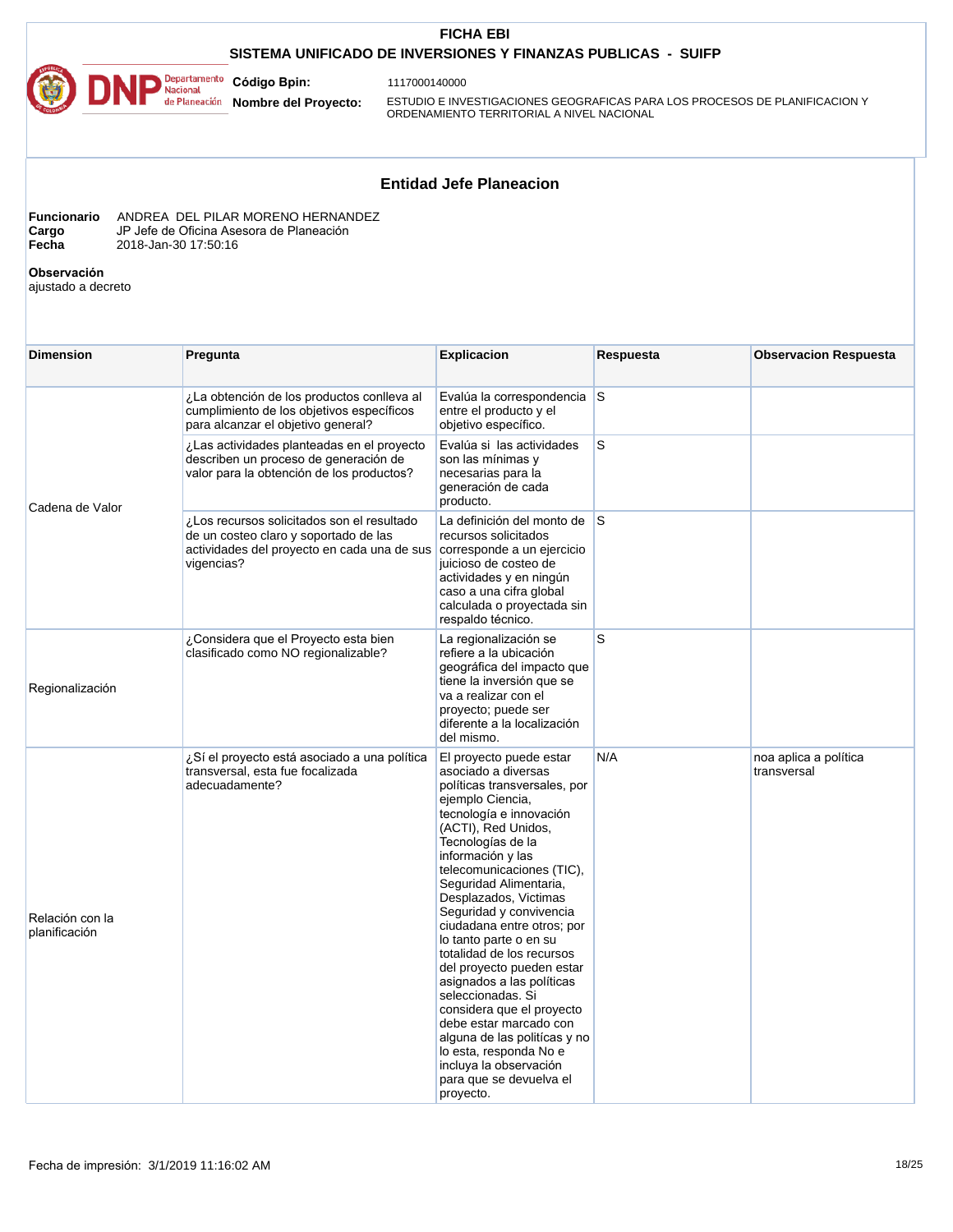|                                                                                                                                                                                                                                |                                                                                                                                                                                                                                                                          | <b>FICHA EBI</b>                                                                                                                                                                                                                                                                                                                                                                                                                                                          |   |  |
|--------------------------------------------------------------------------------------------------------------------------------------------------------------------------------------------------------------------------------|--------------------------------------------------------------------------------------------------------------------------------------------------------------------------------------------------------------------------------------------------------------------------|---------------------------------------------------------------------------------------------------------------------------------------------------------------------------------------------------------------------------------------------------------------------------------------------------------------------------------------------------------------------------------------------------------------------------------------------------------------------------|---|--|
|                                                                                                                                                                                                                                | SISTEMA UNIFICADO DE INVERSIONES Y FINANZAS PUBLICAS - SUIFP                                                                                                                                                                                                             |                                                                                                                                                                                                                                                                                                                                                                                                                                                                           |   |  |
| Departamento Código Bpin:<br>1117000140000<br><b>Jacional</b><br>Planeación<br>Nombre del Proyecto:<br>ESTUDIO E INVESTIGACIONES GEOGRAFICAS PARA LOS PROCESOS DE PLANIFICACION Y<br>ORDENAMIENTO TERRITORIAL A NIVEL NACIONAL |                                                                                                                                                                                                                                                                          |                                                                                                                                                                                                                                                                                                                                                                                                                                                                           |   |  |
|                                                                                                                                                                                                                                | ¿El proyecto cuenta con indicadores de<br>gestión, apropiados para medir el avance<br>anual del proyecto?                                                                                                                                                                | Debe existir coherencia<br>con los indicadores de<br>gestión y el avance anual<br>del proyecto.                                                                                                                                                                                                                                                                                                                                                                           | S |  |
| Seguimiento a proyectos                                                                                                                                                                                                        | ¿El proyecto cuenta con un cronograma de<br>actividades claramente definido para todo<br>su horizonte?                                                                                                                                                                   | Todo proyecto debe contar S<br>con un cronograma, pero<br>por las características del<br>proyecto, si se considera<br>necesario un cronograma<br>detallado, verifique si viene<br>anexo.                                                                                                                                                                                                                                                                                  |   |  |
| de inversión                                                                                                                                                                                                                   | ¿Los indicadores de producto se encuentran<br>bien diseñados para medir el avance de las<br>metas?                                                                                                                                                                       | Debe existir coherencia<br>entre el producto y su<br>forma de medición.                                                                                                                                                                                                                                                                                                                                                                                                   | S |  |
|                                                                                                                                                                                                                                | ¿Los recursos señalados en las actividades<br>del producto garantizan el cumplimiento de<br>las metas programadas através del<br>indicador del producto del proyecto?                                                                                                    | Se refiera a si los recursos S<br>solicitados cubren la<br>necesidad programada en<br>flujo de caja del proyecto y<br>si están acorde con la<br>meta que programaron en<br>los indicadores de<br>producto.                                                                                                                                                                                                                                                                |   |  |
| Sustento Técnico del<br>Proyecto de Inversión                                                                                                                                                                                  | ¿Dentro de la formulación el proyecto<br>contempla en su horizonte la programación<br>de recursos para alguna de sus tres etapas<br>(pre inversión, inversión y operación)?                                                                                              | En la actualización del<br>proyecto, la entidad debe<br>considerar los recursos y<br>fuentes de financiación<br>que requiere en "todas" las<br>etapas del proyecto<br>(preinversión-inversión-<br>operación). (i.e. si se<br>tratara de la construcción<br>de nueva infraestructura<br>administrativa, se deben<br>haber previsto los recursos<br>para cubrir su<br>sostenibilidad una vez<br>termine la etapa de<br>inversión, como por<br>ejemplo su<br>mantenimiento). | S |  |
|                                                                                                                                                                                                                                | ¿El proyecto cuenta con el sustento técnico<br>requerido y los soportes correspondientes?                                                                                                                                                                                | Las actividades, recursos y $\mid$ S<br>metas definidos para el<br>proyecto tienen respaldo<br>en estudios y análisis<br>técnicos realizados<br>previamente a los cuales<br>el DNP o un organismo de<br>control pueden acceder en<br>caso de ser necesario.                                                                                                                                                                                                               |   |  |
|                                                                                                                                                                                                                                | ¿La estructura de flujo de recursos del<br>proyecto a lo largo de su horizonte de<br>evaluación es consistente con las<br>posibilidades de ejecución y expectativas de<br>asignación bajo los estándares del Marco de<br>Gasto de Mediano Plazo (MGMP) de su<br>entidad? | Los recursos solicitados<br>por el proyecto se<br>enmarcan dentro del<br>presupuesto que se<br>espera se le asigne a la<br>entidad en coherencia con<br>el MGMP.                                                                                                                                                                                                                                                                                                          | S |  |
|                                                                                                                                                                                                                                | ¿La población beneficiaria ha sido<br>cuantificada, localizada y focalizada de<br>acuerdo con la necesidad o el problema que<br>pretende resolver el proyecto?                                                                                                           | La población beneficiaria<br>identificada y<br>caracterizada es coherente<br>con la población afectada<br>por el problema que da<br>origen al proyecto. Es<br>posible que sea un<br>subconjunto de los                                                                                                                                                                                                                                                                    | S |  |

afectados.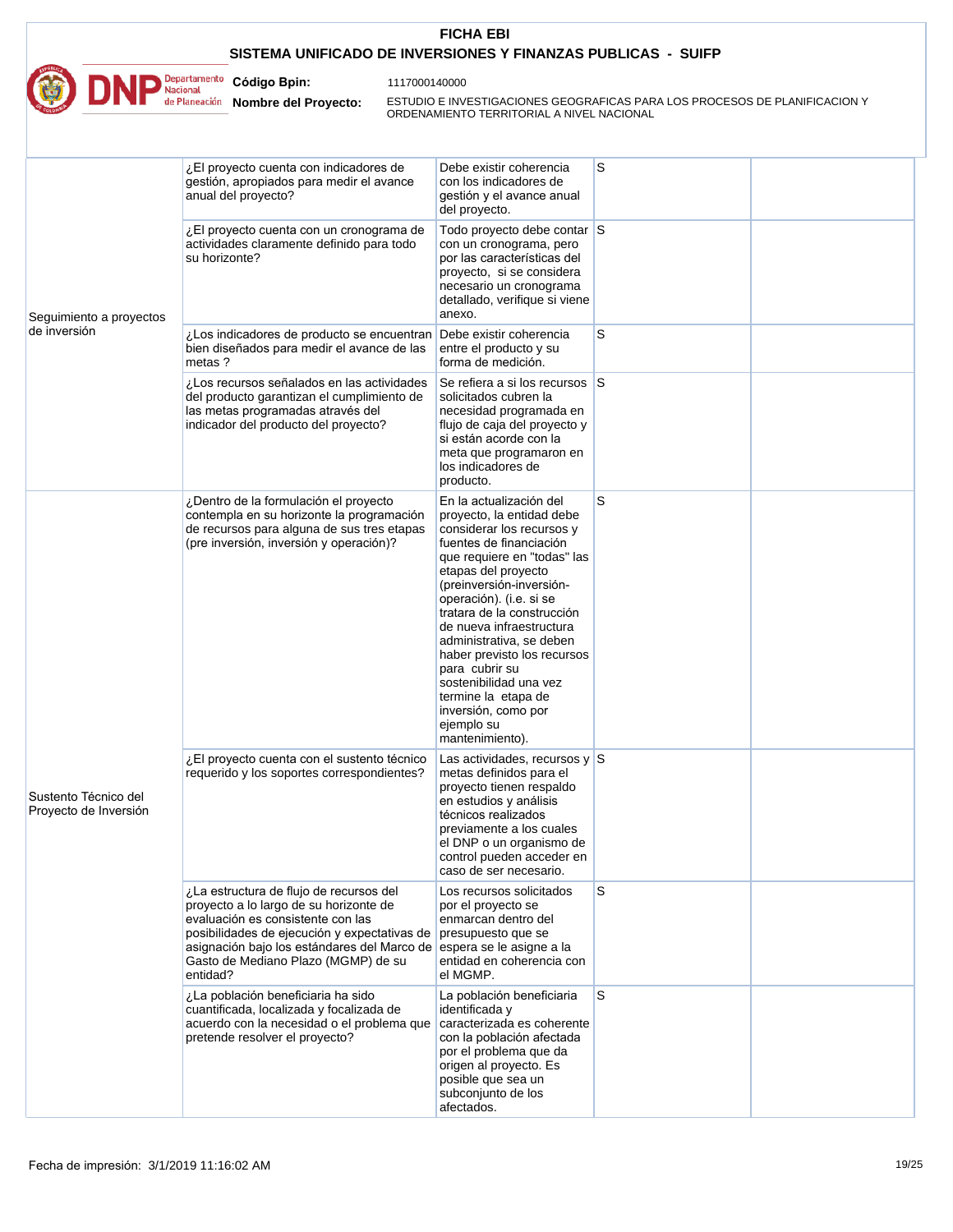## **SISTEMA UNIFICADO DE INVERSIONES Y FINANZAS PUBLICAS - SUIFP**



**Código Bpin:**

1117000140000

**Nombre del Proyecto:** 

ESTUDIO E INVESTIGACIONES GEOGRAFICAS PARA LOS PROCESOS DE PLANIFICACION Y ORDENAMIENTO TERRITORIAL A NIVEL NACIONAL

## **Cabeza de Sector Jefe Planeacion**

| <b>Funcionario</b> | ANDREA LORENA BERACASA VILLARRAGA     |
|--------------------|---------------------------------------|
| Cargo              | JP JEFE OFICINA ASESORA DE PLANEACION |
| Fecha              | 2018-Jan-31 11:35:18                  |

**Observación** 

El proyecto fue actualizado a decreto de liquidación

| <b>Dimension</b>                        | Pregunta                                                                                                                         | <b>Explicacion</b>                                                                                                                                                                                                                                                                                                                                                                                                                                                                                                                                                                                                                                               | Respuesta | <b>Observacion Respuesta</b> |
|-----------------------------------------|----------------------------------------------------------------------------------------------------------------------------------|------------------------------------------------------------------------------------------------------------------------------------------------------------------------------------------------------------------------------------------------------------------------------------------------------------------------------------------------------------------------------------------------------------------------------------------------------------------------------------------------------------------------------------------------------------------------------------------------------------------------------------------------------------------|-----------|------------------------------|
|                                         | ¿La obtención de los productos conlleva al<br>cumplimiento de los objetivos específicos<br>para alcanzar el objetivo general?    | Evalúa la correspondencia S<br>entre el producto y el<br>objetivo específico.                                                                                                                                                                                                                                                                                                                                                                                                                                                                                                                                                                                    |           |                              |
| Cadena de Valor                         | ¿Las actividades planteadas en el proyecto<br>describen un proceso de generación de<br>valor para la obtención de los productos? | Evalúa si las actividades<br>son las mínimas y<br>necesarias para la<br>generación de cada<br>producto.                                                                                                                                                                                                                                                                                                                                                                                                                                                                                                                                                          | S         |                              |
|                                         | ¿El objetivo del proyecto y los productos<br>esperados están inmersos en las políticas y<br>planes sectoriales?                  | Revisa la articulación del<br>proyecto con la estructura<br>estratégica del Sector.                                                                                                                                                                                                                                                                                                                                                                                                                                                                                                                                                                              | S         |                              |
| Relación con la<br>planificación        | ¿Sí el proyecto está asociado a una política<br>transversal, esta fue focalizada<br>adecuadamente?                               | El proyecto puede estar<br>asociado a diversas<br>políticas transversales, por<br>ejemplo Ciencia,<br>tecnología e innovación<br>(ACTI), Red Unidos,<br>Tecnologías de la<br>información y las<br>telecomunicaciones (TIC),<br>Seguridad Alimentaria,<br>Desplazados, Victimas<br>Seguridad y convivencia<br>ciudadana entre otros; por<br>lo tanto parte o en su<br>totalidad de los recursos<br>del proyecto pueden estar<br>asignados a las políticas<br>seleccionadas. Si<br>considera que el proyecto<br>debe estar marcado con<br>alguna de las politícas y no<br>lo esta, responda No e<br>incluya la observación<br>para que se devuelva el<br>proyecto. | S         |                              |
| Seguimiento a proyectos<br>de inversión | ¿El proyecto cuenta con indicadores de<br>gestión, apropiados para medir el avance<br>anual del proyecto?                        | Debe existir coherencia<br>con los indicadores de<br>gestión y el avance anual<br>del proyecto.                                                                                                                                                                                                                                                                                                                                                                                                                                                                                                                                                                  | S         |                              |
|                                         | ¿El proyecto cuenta con un cronograma de<br>actividades claramente definido para todo<br>su horizonte?                           | Todo proyecto debe contar S<br>con un cronograma, pero<br>por las características del<br>proyecto, si se considera<br>necesario un cronograma<br>detallado, verifique si viene<br>anexo.                                                                                                                                                                                                                                                                                                                                                                                                                                                                         |           |                              |
|                                         | ¿Los indicadores de producto se encuentran<br>bien diseñados para medir el avance de las<br>metas?                               | Debe existir coherencia<br>entre el producto y su<br>forma de medición.                                                                                                                                                                                                                                                                                                                                                                                                                                                                                                                                                                                          | S         |                              |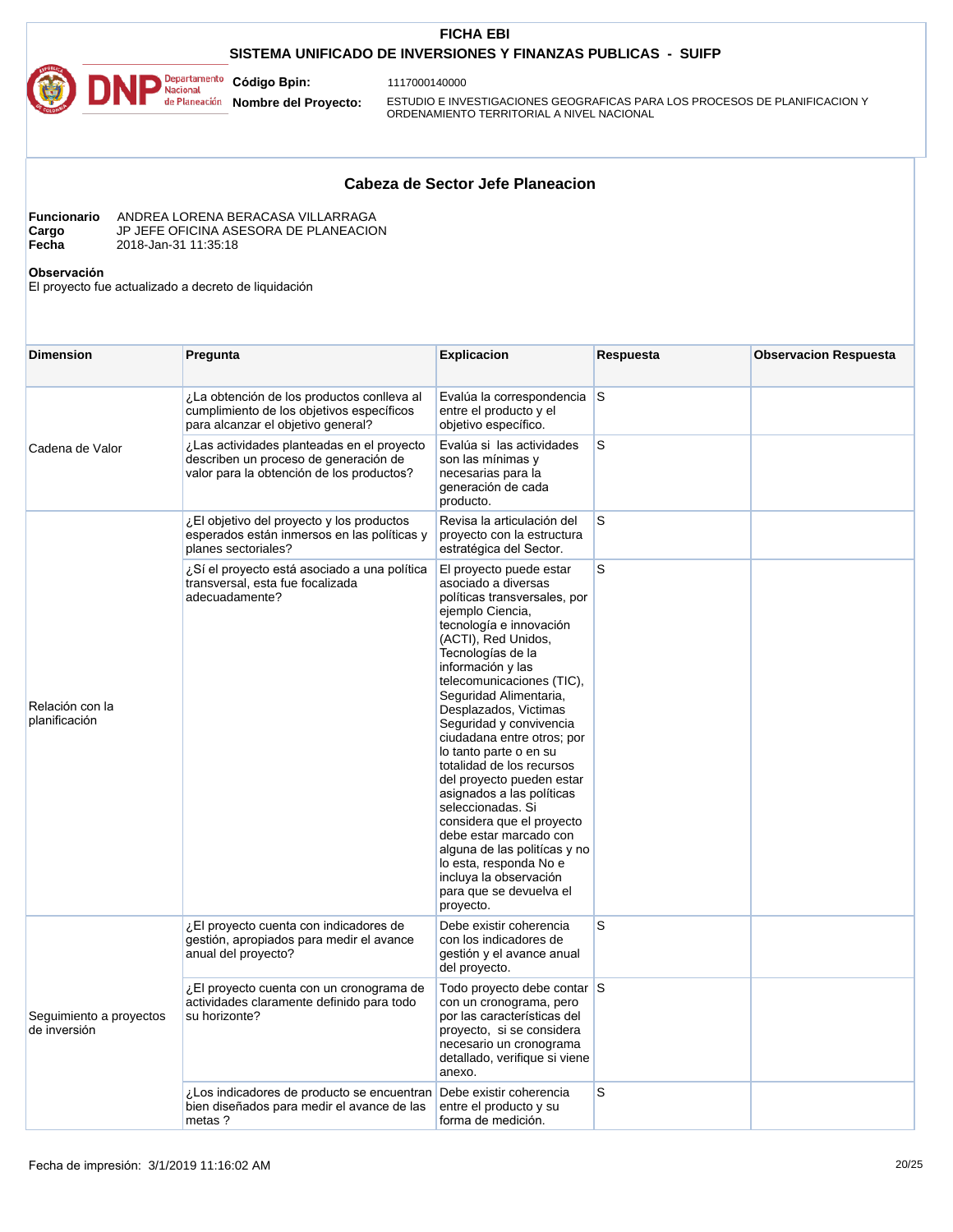|                       |                                                                                                                                                                                                                                                                                                                                                                                                                                    | <b>FICHA EBI</b>                                                                                                                                                                                                                                                                                                                                                                                                                                                                                                                                                                    |          |                                                |
|-----------------------|------------------------------------------------------------------------------------------------------------------------------------------------------------------------------------------------------------------------------------------------------------------------------------------------------------------------------------------------------------------------------------------------------------------------------------|-------------------------------------------------------------------------------------------------------------------------------------------------------------------------------------------------------------------------------------------------------------------------------------------------------------------------------------------------------------------------------------------------------------------------------------------------------------------------------------------------------------------------------------------------------------------------------------|----------|------------------------------------------------|
|                       | Departamento<br>Nacional<br><b>Código Bpin:</b><br>de Planeación<br>Nombre del Proyecto:                                                                                                                                                                                                                                                                                                                                           | SISTEMA UNIFICADO DE INVERSIONES Y FINANZAS PUBLICAS - SUIFP<br>1117000140000<br>ESTUDIO E INVESTIGACIONES GEOGRAFICAS PARA LOS PROCESOS DE PLANIFICACION Y                                                                                                                                                                                                                                                                                                                                                                                                                         |          |                                                |
| Sustento Técnico del  | ¿El sector tiene claros los recursos<br>requeridos por el proyecto en todo su<br>horizonte de evaluación y considera que su<br>operación puede ser sostenible en el<br>tiempo?<br>¿En caso de requerir permisos especiales<br>para la ejecución del proyecto (i.e. licencia<br>ambiental, legalización de predios, etc.), ¿se<br>cuenta con los estudios definidos por la<br>autoridad competente o con los permisos<br>aprobados? | ORDENAMIENTO TERRITORIAL A NIVEL NACIONAL<br>Evalúa si el proyecto fue<br>formulado o actualizado<br>teniendo en cuenta los<br>recursos que se deben<br>considerar en "todas" las<br>etapas del proyecto<br>(preinversión-inversión-<br>operación), para garantizar<br>la ejecución y<br>sostenibilidad del mismo.<br>Si bien es posible que al<br>momento de inscribir el<br>proyecto no se cuente con<br>los permisos aprobados, el<br>proyecto no se podrá<br>considerar viable si no<br>cuenta con los estudios<br>que permitan suponer que<br>los permisos serán<br>aprobados. | S<br>N/A | El proyecto no requiere<br>permisos especiales |
| Provecto de Inversión | ¿La información del proyecto se respalda<br>con estudios técnicos avalados por el<br>sector?                                                                                                                                                                                                                                                                                                                                       | Las actividades, recursos y $\mid$ S<br>metas definidos para el<br>proyecto tienen respaldo<br>en estudios y análisis<br>técnicos realizados<br>previamente a los cuales<br>la cabeza sectorial, el DNP<br>o un organismo de control<br>pueden acceder en caso<br>de ser necesario.<br>(Relacionar donde se<br>deben verificar éstos<br>soportes).                                                                                                                                                                                                                                  |          |                                                |
|                       | ¿Los recursos solicitados para el proyecto<br>son consecuentes con las posibilidades<br>definidas en el Marco de Gasto de Mediano<br>Plazo (MGMP) para el sector?                                                                                                                                                                                                                                                                  | Los recursos solicitados<br>por el proyecto se<br>enmarcan dentro del<br>presupuesto con el que se<br>espera que cuente el<br>sector en coherencia con<br>el MGMP.                                                                                                                                                                                                                                                                                                                                                                                                                  | S        |                                                |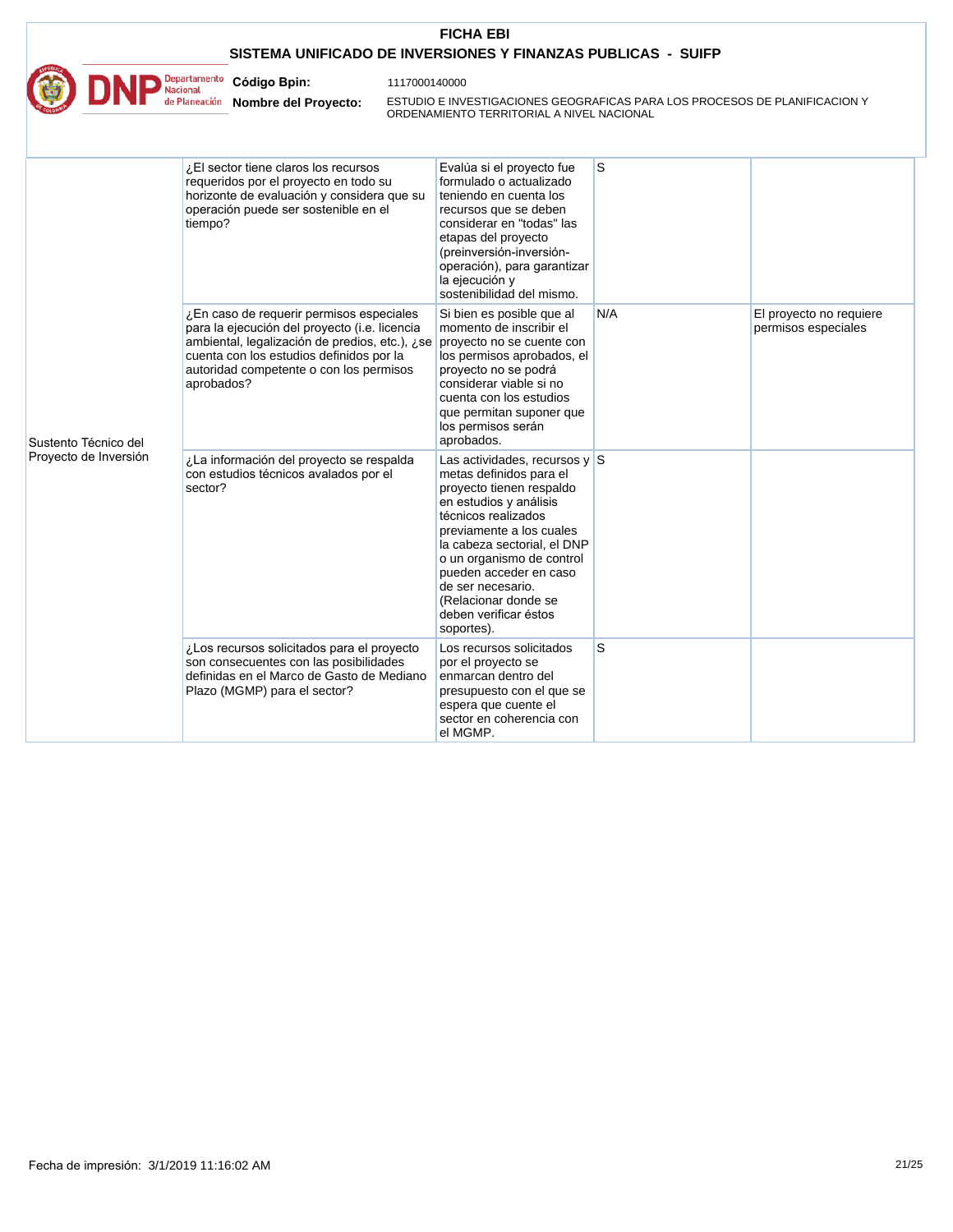## **SISTEMA UNIFICADO DE INVERSIONES Y FINANZAS PUBLICAS - SUIFP**



**Código Bpin:**

1117000140000

**Nombre del Proyecto:** 

ESTUDIO E INVESTIGACIONES GEOGRAFICAS PARA LOS PROCESOS DE PLANIFICACION Y ORDENAMIENTO TERRITORIAL A NIVEL NACIONAL

# **Control de Viabilidad Tecnico**

| Funcionario | ROCIO CHAPARRO GONZALEZ |
|-------------|-------------------------|
| Cargo       | <b>PROFESIONAL</b>      |
| Fecha       | 2018-Jan-31 10:13:00    |

**Observación** 

El proyecto fue actualizado a decreto de liquidación

| <b>Dimension</b>                        | Pregunta                                                                                                                         | <b>Explicacion</b>                                                                                                                                                                                                                                                                                                                                                                                                                                                                                                                                                                                                                                               | Respuesta | <b>Observacion Respuesta</b> |
|-----------------------------------------|----------------------------------------------------------------------------------------------------------------------------------|------------------------------------------------------------------------------------------------------------------------------------------------------------------------------------------------------------------------------------------------------------------------------------------------------------------------------------------------------------------------------------------------------------------------------------------------------------------------------------------------------------------------------------------------------------------------------------------------------------------------------------------------------------------|-----------|------------------------------|
|                                         | ¿La obtención de los productos conlleva al<br>cumplimiento de los objetivos específicos<br>para alcanzar el objetivo general?    | Evalúa la correspondencia S<br>entre el producto y el<br>objetivo específico.                                                                                                                                                                                                                                                                                                                                                                                                                                                                                                                                                                                    |           |                              |
| Cadena de Valor                         | ¿Las actividades planteadas en el proyecto<br>describen un proceso de generación de<br>valor para la obtención de los productos? | Evalúa si las actividades<br>son las mínimas y<br>necesarias para la<br>generación de cada<br>producto.                                                                                                                                                                                                                                                                                                                                                                                                                                                                                                                                                          | S         |                              |
|                                         | ¿El objetivo del proyecto y los productos<br>esperados están inmersos en las políticas y<br>planes sectoriales?                  | Revisa la articulación del<br>proyecto con la estructura<br>estratégica del Sector.                                                                                                                                                                                                                                                                                                                                                                                                                                                                                                                                                                              | S         |                              |
| Relación con la<br>planificación        | ¿Sí el proyecto está asociado a una política<br>transversal, esta fue focalizada<br>adecuadamente?                               | El proyecto puede estar<br>asociado a diversas<br>políticas transversales, por<br>ejemplo Ciencia,<br>tecnología e innovación<br>(ACTI), Red Unidos,<br>Tecnologías de la<br>información y las<br>telecomunicaciones (TIC),<br>Seguridad Alimentaria,<br>Desplazados, Victimas<br>Seguridad y convivencia<br>ciudadana entre otros; por<br>lo tanto parte o en su<br>totalidad de los recursos<br>del proyecto pueden estar<br>asignados a las políticas<br>seleccionadas. Si<br>considera que el proyecto<br>debe estar marcado con<br>alguna de las politícas y no<br>lo esta, responda No e<br>incluya la observación<br>para que se devuelva el<br>proyecto. | S         |                              |
| Seguimiento a proyectos<br>de inversión | ¿El proyecto cuenta con indicadores de<br>gestión, apropiados para medir el avance<br>anual del proyecto?                        | Debe existir coherencia<br>con los indicadores de<br>gestión y el avance anual<br>del proyecto.                                                                                                                                                                                                                                                                                                                                                                                                                                                                                                                                                                  | S         |                              |
|                                         | ¿El proyecto cuenta con un cronograma de<br>actividades claramente definido para todo<br>su horizonte?                           | Todo proyecto debe contar S<br>con un cronograma, pero<br>por las características del<br>proyecto, si se considera<br>necesario un cronograma<br>detallado, verifique si viene<br>anexo.                                                                                                                                                                                                                                                                                                                                                                                                                                                                         |           |                              |
|                                         | ¿Los indicadores de producto se encuentran<br>bien diseñados para medir el avance de las<br>metas?                               | Debe existir coherencia<br>entre el producto y su<br>forma de medición.                                                                                                                                                                                                                                                                                                                                                                                                                                                                                                                                                                                          | S         |                              |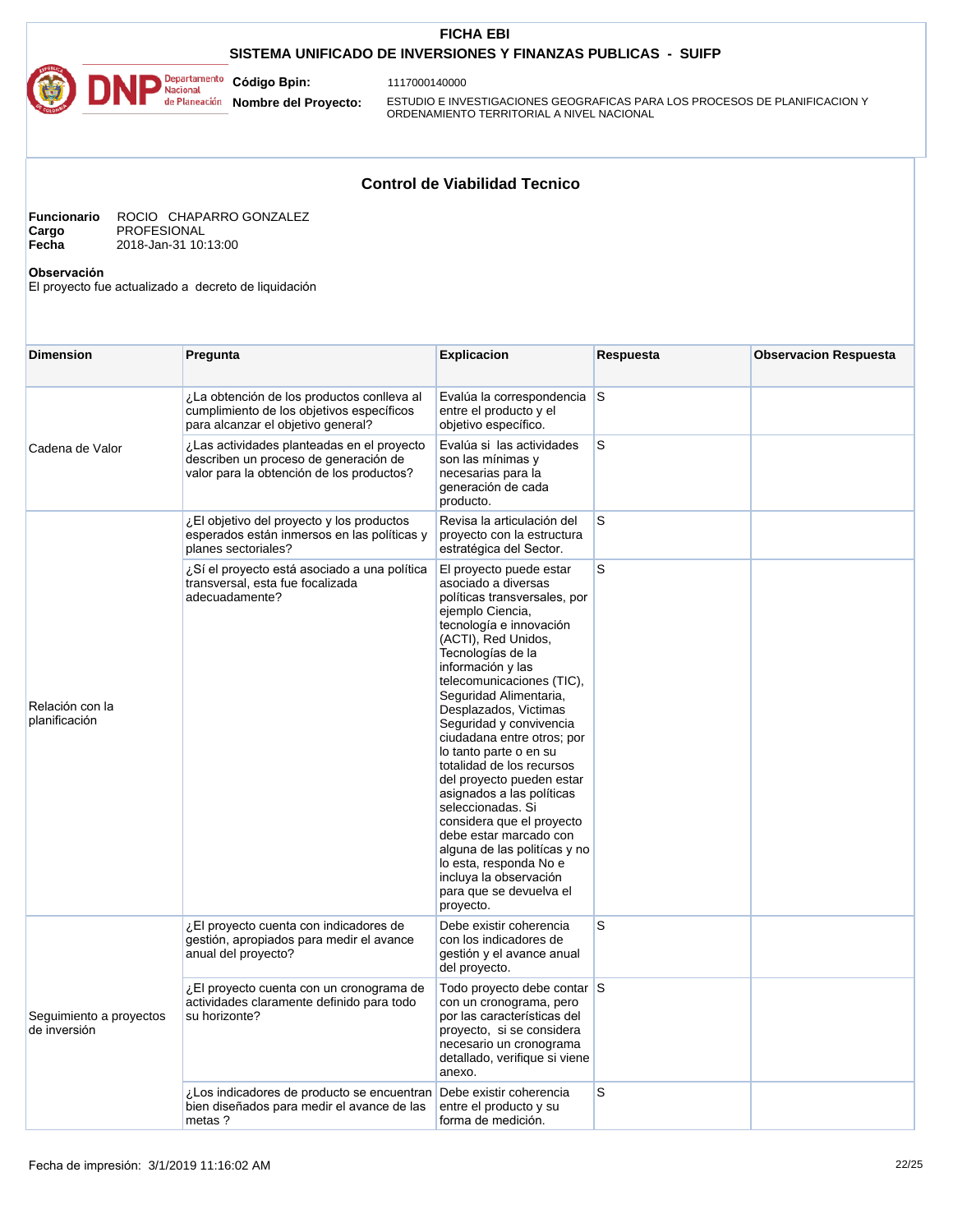|                       |                                                                                                                                                                                                                                                                                                                                                                                                                                    | <b>FICHA EBI</b>                                                                                                                                                                                                                                                                                                                                                                                                                                                                                                                                                                    |          |                                                |
|-----------------------|------------------------------------------------------------------------------------------------------------------------------------------------------------------------------------------------------------------------------------------------------------------------------------------------------------------------------------------------------------------------------------------------------------------------------------|-------------------------------------------------------------------------------------------------------------------------------------------------------------------------------------------------------------------------------------------------------------------------------------------------------------------------------------------------------------------------------------------------------------------------------------------------------------------------------------------------------------------------------------------------------------------------------------|----------|------------------------------------------------|
|                       | Departamento<br>Nacional<br><b>Código Bpin:</b><br>de Planeación<br>Nombre del Proyecto:                                                                                                                                                                                                                                                                                                                                           | SISTEMA UNIFICADO DE INVERSIONES Y FINANZAS PUBLICAS - SUIFP<br>1117000140000<br>ESTUDIO E INVESTIGACIONES GEOGRAFICAS PARA LOS PROCESOS DE PLANIFICACION Y                                                                                                                                                                                                                                                                                                                                                                                                                         |          |                                                |
| Sustento Técnico del  | ¿El sector tiene claros los recursos<br>requeridos por el proyecto en todo su<br>horizonte de evaluación y considera que su<br>operación puede ser sostenible en el<br>tiempo?<br>¿En caso de requerir permisos especiales<br>para la ejecución del proyecto (i.e. licencia<br>ambiental, legalización de predios, etc.), ¿se<br>cuenta con los estudios definidos por la<br>autoridad competente o con los permisos<br>aprobados? | ORDENAMIENTO TERRITORIAL A NIVEL NACIONAL<br>Evalúa si el proyecto fue<br>formulado o actualizado<br>teniendo en cuenta los<br>recursos que se deben<br>considerar en "todas" las<br>etapas del proyecto<br>(preinversión-inversión-<br>operación), para garantizar<br>la ejecución y<br>sostenibilidad del mismo.<br>Si bien es posible que al<br>momento de inscribir el<br>proyecto no se cuente con<br>los permisos aprobados, el<br>proyecto no se podrá<br>considerar viable si no<br>cuenta con los estudios<br>que permitan suponer que<br>los permisos serán<br>aprobados. | S<br>N/A | El proyecto no requiere<br>permisos especiales |
| Provecto de Inversión | ¿La información del proyecto se respalda<br>con estudios técnicos avalados por el<br>sector?                                                                                                                                                                                                                                                                                                                                       | Las actividades, recursos y $\mid$ S<br>metas definidos para el<br>proyecto tienen respaldo<br>en estudios y análisis<br>técnicos realizados<br>previamente a los cuales<br>la cabeza sectorial, el DNP<br>o un organismo de control<br>pueden acceder en caso<br>de ser necesario.<br>(Relacionar donde se<br>deben verificar éstos<br>soportes).                                                                                                                                                                                                                                  |          |                                                |
|                       | ¿Los recursos solicitados para el proyecto<br>son consecuentes con las posibilidades<br>definidas en el Marco de Gasto de Mediano<br>Plazo (MGMP) para el sector?                                                                                                                                                                                                                                                                  | Los recursos solicitados<br>por el proyecto se<br>enmarcan dentro del<br>presupuesto con el que se<br>espera que cuente el<br>sector en coherencia con<br>el MGMP.                                                                                                                                                                                                                                                                                                                                                                                                                  | S        |                                                |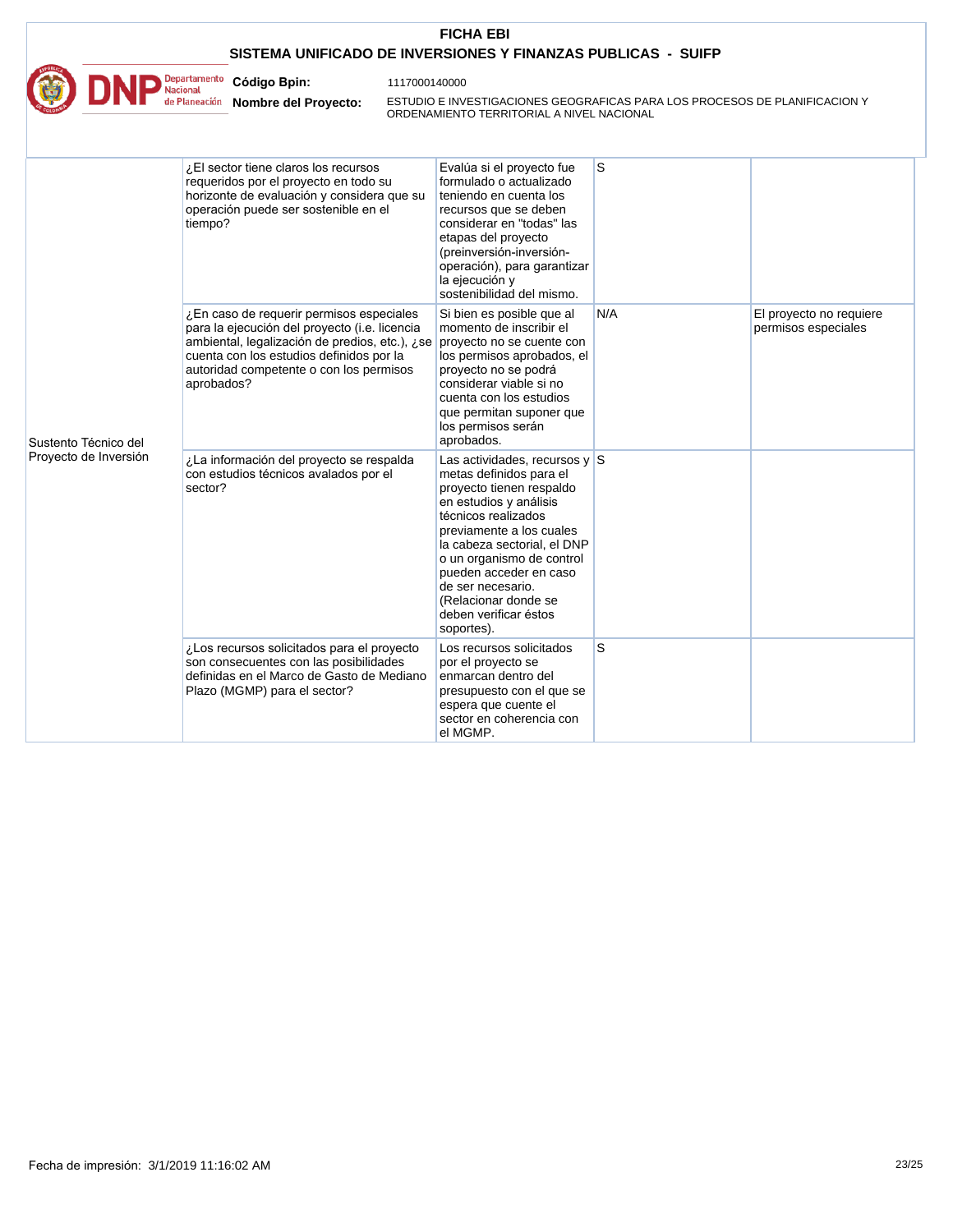## **SISTEMA UNIFICADO DE INVERSIONES Y FINANZAS PUBLICAS - SUIFP**



1117000140000

Nacional<br>
Nacional<br>
de Planeación **Nombre del Proyecto:** 

ESTUDIO E INVESTIGACIONES GEOGRAFICAS PARA LOS PROCESOS DE PLANIFICACION Y ORDENAMIENTO TERRITORIAL A NIVEL NACIONAL

#### **Control Posterior de Viabilidad Tecnico**

| Funcionario | KELLY Nadieska PÉREZ BORRERO |
|-------------|------------------------------|
| Cargo       | <b>CONTRATISTA</b>           |
| Fecha       | 2018-Feb-12 10:26:37         |

#### **Observación**

El IGAC se encuentra en proceso de reformulación de este proyecto. Preliminarmente será reemplazado por el proyecto "Estudios e Investigaciones Geográficas para apoyar la gestión del desarrollo territorial y la soberanía nacional" De acuerdo con el compromiso manifestado por el IGAC al DNP, en el primer trimestre del 2018 se deberá completar el proceso de ajuste y aprobación del nuevo proyecto.

| <b>Dimension</b>                        | Pregunta                                                                                                                         | <b>Explicacion</b>                                                                                                                                                                                     | Respuesta | <b>Observacion Respuesta</b>                                             |
|-----------------------------------------|----------------------------------------------------------------------------------------------------------------------------------|--------------------------------------------------------------------------------------------------------------------------------------------------------------------------------------------------------|-----------|--------------------------------------------------------------------------|
| Cadena de valor del<br>proyecto         | ¿La obtención de los productos conlleva al<br>cumplimiento de los objetivos específicos<br>para alcanzar el objetivo general?    | Evalúa la correspondencia N<br>entre el producto y el<br>objetivo específico.                                                                                                                          |           | El IGAC se encuentra en<br>proceso de reformulación<br>de este proyecto. |
|                                         | ¿Las actividades planteadas en el proyecto<br>describen un proceso de generación de<br>valor para la obtención de los productos? | Evalúa si las actividades<br>son las mínimas y<br>necesarias para la<br>generación de cada<br>producto.                                                                                                | N         | El IGAC se encuentra en<br>proceso de reformulación<br>de este proyecto. |
| Regionalización                         | ¿Considera que el Proyecto esta bien<br>clasificado como NO regionalizable?                                                      | La regionalización se<br>refiere a la ubicación<br>geográfica del impacto que<br>tiene la inversión que se<br>va a realizar con el<br>proyecto; puede ser<br>diferente a la localización<br>del mismo. | S         | El IGAC se encuentra en<br>proceso de reformulación<br>de este proyecto. |
| Seguimiento a proyectos<br>de inversión | ¿El proyecto cuenta con indicadores de<br>gestión, apropiados para medir el avance<br>anual del proyecto?                        | Debe existir coherencia<br>con los indicadores de<br>gestión y el avance anual<br>del proyecto.                                                                                                        | S         | El IGAC se encuentra en<br>proceso de reformulación<br>de este proyecto. |
|                                         | ¿El proyecto cuenta con un cronograma de<br>actividades claramente definido para todo<br>su horizonte?                           | Todo proyecto debe contar S<br>con un cronograma, pero<br>por las características del<br>proyecto, si se considera<br>necesario un cronograma<br>detallado, verifique si viene<br>anexo.               |           | El IGAC se encuentra en<br>proceso de reformulación<br>de este proyecto. |
|                                         | ¿Los indicadores de producto se encuentran Debe existir coherencia<br>bien diseñados para medir el avance de las<br>metas?       | entre el producto y su<br>forma de medición.                                                                                                                                                           | N         | El IGAC se encuentra en<br>proceso de reformulación<br>de este proyecto. |